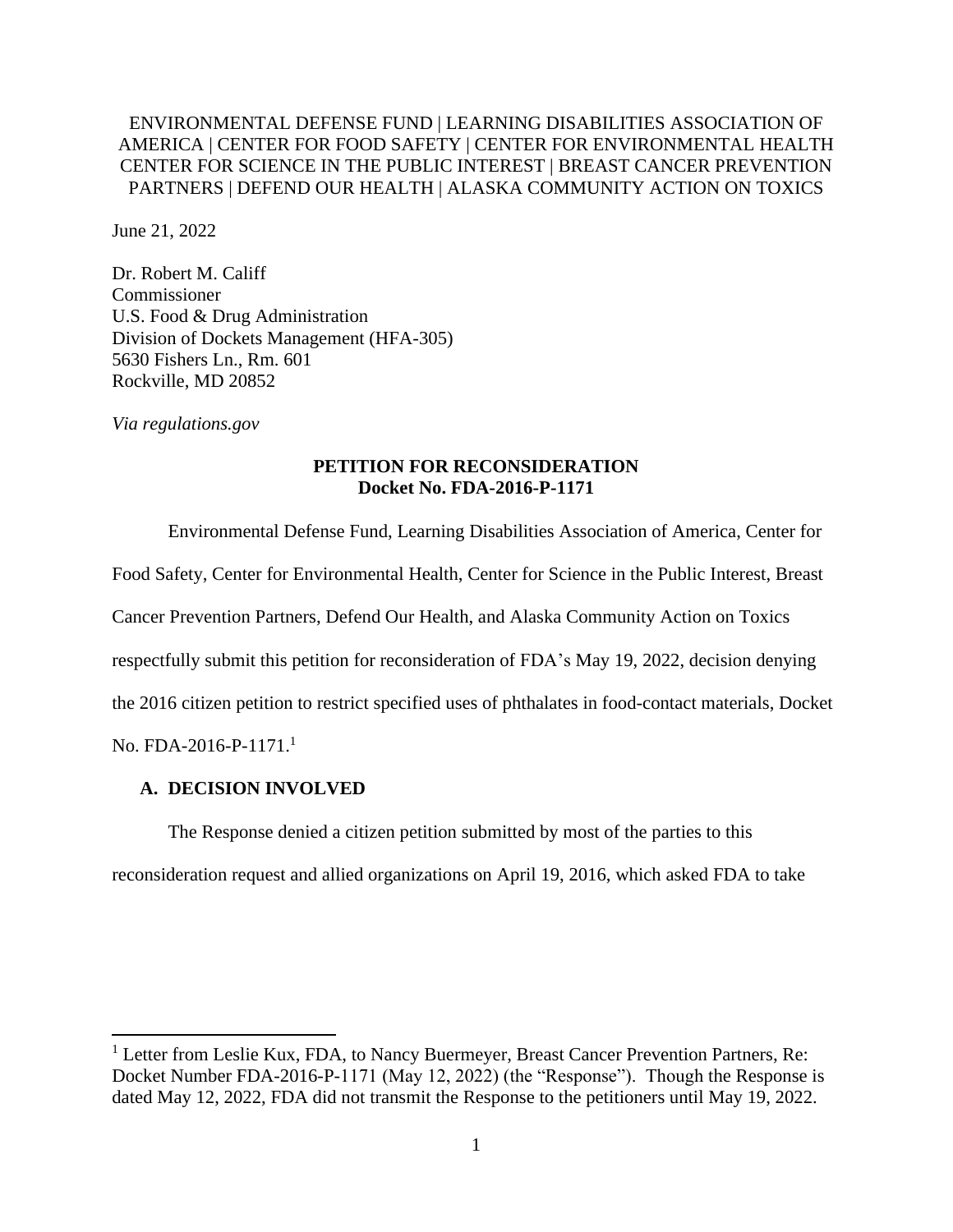regulatory action to prohibit the use of certain phthalates in food packaging and food processing equipment.<sup>2</sup> Specifically, the Citizen Petition requested that FDA:

- (1) Add a new section to its regulations in 21 C.F.R. part 189 prohibiting food-contact uses of eight phthalates that the Consumer Product Safety Commission's Chronic Hazard Advisory Panel ("CHAP") determined are unsafe or likely to cause developmental harm: diisobutyl phthalate (DIBP), di-n-butyl phthalate (DBP), butyl benzyl phthalate (BBP), dicyclohexyl phthalate (DCHP), di-n-hexyl phthalate (DHEXP), diisooctyl phthalate (DIOP), di(2-ethylhexyl) phthalate (DEHP), and diisononyl phthalate (DINP); and
- (2) Revoke the prior sanctions codified at 21 C.F.R. § 181.27 authorizing the use of five phthalates "as plasticizers when migrating from food packaging material": butylphthalyl butyl glycolate (BPBG), diethyl phthalate (DEP), ethylphthalyl ethyl glycolate (EPEG), DEHP (use on foods of high water content only), and DIOP (use on foods of high water content only).<sup>3</sup>

It took six years and a lawsuit by the petitioners for FDA to issue its Response to these requests.<sup>4</sup> When FDA at last issued its Response to the Citizen Petition on May 19, 2022, it denied the petitioners' requests in full. FDA denied the petitioners' request to promulgate a regulation

in 21 C.F.R. part 189 prohibiting food-contact uses of the eight phthalates found unsafe by the

CHAP because, FDA asserted, "the administrative record does not contain information showing

<sup>&</sup>lt;sup>2</sup> Breast Cancer Fund et al., Citizen Petition Requesting that FDA Remove its Prior Sanction of Five Ortho-Phthalates and Ban Eight Ortho-Phthalates (Apr. 19, 2016) (the "Citizen Petition").

<sup>3</sup> Citizen Petition 1–2.

<sup>4</sup> *See* Complaint for Declaratory and Injunctive Relief, *Env't Def. Fund v. FDA*, No. 21-3190 (D.D.C. Dec. 7, 2021).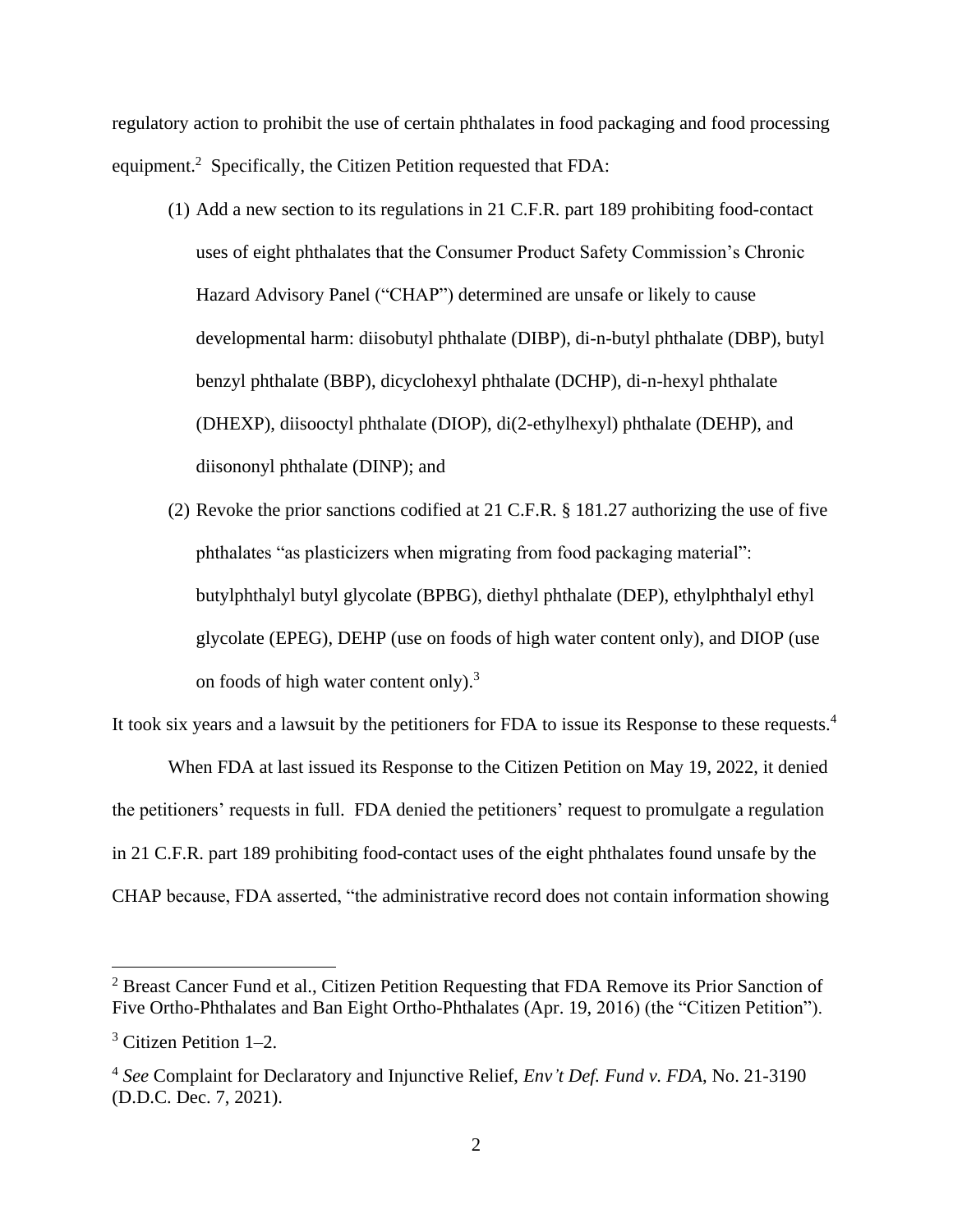that the Proposed part 189 Substances are never safe for use as food contact substances" and "cause food to be adulterated in any amount."<sup>5</sup> In reaching that conclusion, FDA failed to address substantial hazard and exposure evidence in the record and failed to consider whether any of the eight phthalates at issue and/or additional substances present in the diet are chemically or pharmacologically related within the meaning of the Food, Drug, and Cosmetic Act (the "Food Act") such that a cumulative effects analysis is required.<sup>6</sup>

FDA also rejected the Citizen Petition's request to revoke prior sanctions authorizing the use of five phthalates as plasticizers in food packaging.<sup>7</sup> FDA asserted that the petitioners' justification for this request, which was articulated in their related food additive petition and supporting materials,<sup>8</sup> "is flawed" for the reasons explained in FDA's decision denying the Food Additive Petition.<sup>9</sup> FDA further claimed that the Citizen Petition did not provide "adequate legal grounds" for its request to revoke the prior sanctions for phthalates because the Citizen Petition purportedly did not address "why the Proposed Prior Sanction Revocation Substances are adulterated within the meaning of section  $402(a)(1)$ " of the Food Act.<sup>10</sup>

At the same time, FDA asserted that if in the future it "become[s] aware of scientific evidence showing that any of the eight subject *ortho-*phthalates" for which the petitioners seek a

<sup>10</sup> Response 11*.*

<sup>5</sup> Response 10.

<sup>6</sup> 21 U.S.C. § 348(c)(5)(B); *see* Response 4–10.

 $7$  Response 10–11.

<sup>&</sup>lt;sup>8</sup> Nat. Res. Def. Council, et al., Food Additive Petition Regarding 30 Ortho-phthalates Submitted to FDA Pursuant to 21 U.S.C. § 348 (Mar. 18, 2016) (the "Food Additive Petition").

<sup>9</sup> Response 11; *see* Notification, Nat. Res. Def. Council, et al.; Denial of Food Additive Petition, 87 Fed. Reg. 31,066 (May 20, 2022) (denying food additive petition to revoke all food additive authorizations for phthalates based on safety concerns) (the "FAP Denial").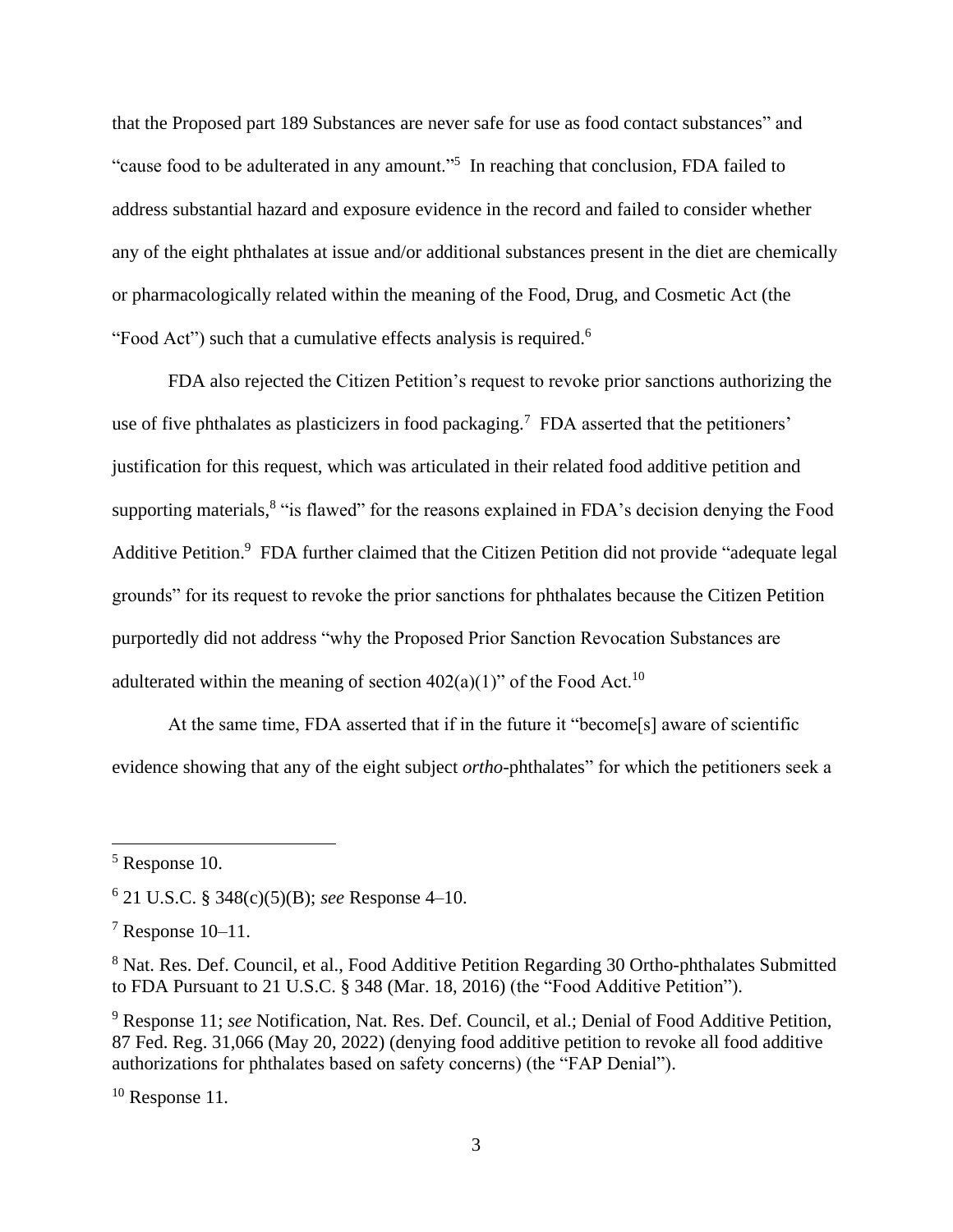part 189 prohibition "cause food to be adulterated, [FDA] will take appropriate action."<sup>11</sup> In support of that assertion, FDA cited a "Request for Information" that the agency submitted for Federal Register publication on the same day it denied the Citizen Petition and related Food Additive Petition, in which FDA asked the public to submit "scientific data and information on current uses, use levels, dietary exposure, and safety data" pertaining to specified phthalates that remain approved for food-contact use following FDA's issuance of the FAP Denial and simultaneous decision to grant an industry abandonment petition addressing phthalates.<sup>12</sup>

In its Request for Information, FDA acknowledged that the safety assessments supporting FDA's current authorizations for food-contact uses of phthalates are "based on exposure and toxicological information and data provided during the period of 1961 through 1985," *i.e.*, *thirtyseven to sixty-one years ago*. <sup>13</sup> FDA further acknowledged that relevant new information regarding the toxicity of phthalates and the extent of human exposure to these substances has amassed in the intervening decades, but said the agency is only "generally aware" of what this new information consists of or indicates.<sup>14</sup>

<sup>&</sup>lt;sup>11</sup> *Id.* at 10 (footnote omitted).

<sup>&</sup>lt;sup>12</sup> Notice, Ortho-phthalates for Food Contact Use; Request for Information, 87 Fed. Reg. 31,090, 31,091 (May 20, 2022); *see also* Final Rule, Indirect Food Additives: Adhesives and Components of Coatings; Paper and Paperboard Components; Polymers; Adjuvants, Production Aids, and Sanitizers, 87 Fed. Reg. 31,080 (May 20, 2022) (granting industry petition to revoke food additive authorizations for 25 phthalates based on assertion that the subject uses have been abandoned).

<sup>13</sup> 87 Fed. Reg. at 31,091.

<sup>14</sup> *Id.*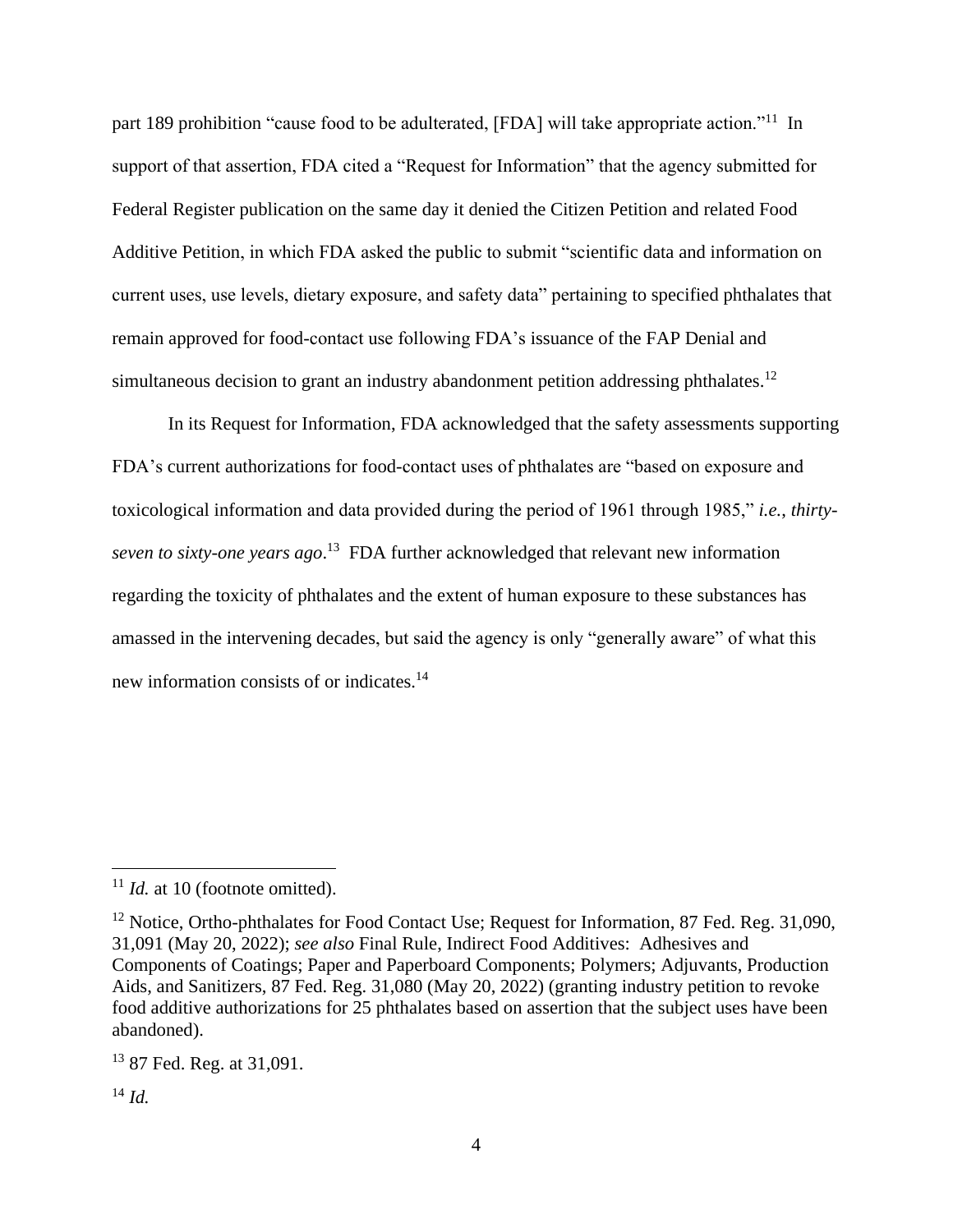### **B. ACTION REQUESTED**

We ask that FDA reconsider its rejection of both requests advanced in the Citizen Petition based on a full and fair evaluation of the data and information in the administrative record for this proceeding and, based on that review:

(1) Publish a proposed regulation in 21 C.F.R. part 189 to prohibit food-contact uses of

DIBP, DBP, BBP, DCHP, DHEXP, DIOP, DEHP, and DINP; or any subset of these

substances that FDA agrees satisfy the standard for such a regulatory prohibition; and

(2) Revoke the prior sanctions authorizing the use of BPBG, DEP, EPEG, DEHP, and

DIOP as plasticizers in food packaging material; or any subset of those prior

sanctions for which FDA agrees revocation is justified.

# **C. STATEMENT OF GROUNDS**

FDA's regulations dictate that the Commissioner of Food and Drugs "shall grant" a

petition for reconsideration where:

- (1) The petition demonstrates that relevant information or views contained in the administrative record were not previously or not adequately considered.
- (2) The petitioner's position is not frivolous and is being pursued in good faith.
- (3) The petitioner has demonstrated sound public policy grounds supporting reconsideration.
- (4) Reconsideration is not outweighed by public health or other public interests.<sup>15</sup>

For the reasons explained below, this reconsideration petition satisfies these four requirements

regarding both aspects of the Response.

# **1. In Denying the Requested Part 189 Prohibitions, FDA Failed to Consider Relevant Information and Views Contained in the Administrative Record**

FDA should reconsider its rejection of the Citizen Petition's request to establish a new

regulation in 21 C.F.R. part 189 prohibiting food-contact uses of DIBP, DBP, BBP, DCHP,

 $15$  21 C.F.R. § 10.33(d).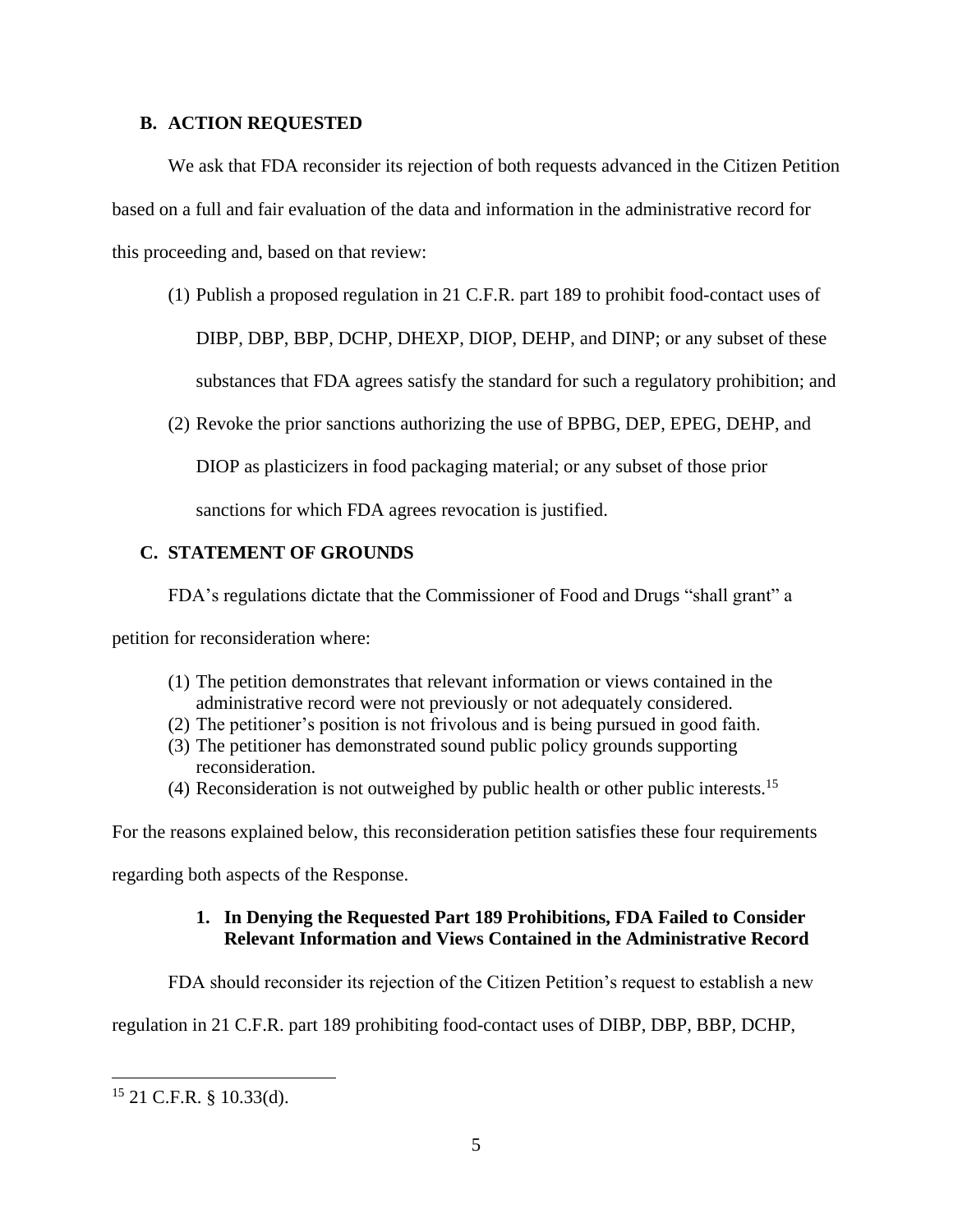DHEXP, DIOP, DEHP, and DINP. The Response demonstrates that FDA failed to consider substantial information and views in the administrative record that are material to this determination and support the petitioners' request.

#### **A. FDA did not consider and apply the correct legal standard**

The regulations codified in 21 C.F.R. part 189 establish "a partial list of substances prohibited from use in human food."<sup>16</sup> FDA may add a substance to this list if it determines that the substance's use in food or food-contact materials "present[s] a potential risk to the public health or ha[s] not been shown by adequate scientific data to be safe for use in human food."<sup>17</sup> For FDA to find that a substance is safe for food or food-contact use requires "reasonable certainty in the minds of competent scientists that the substance is not harmful under the conditions of its intended use,"<sup>18</sup> considering the three factors enumerated in the Food Act and implementing regulations and "other relevant factors."<sup>19</sup> As FDA has explained, a substance is not harmful if will not "injure or otherwise damage the health of individuals consuming" it.<sup>20</sup> A petition to establish or modify a part 189 prohibition, like the Citizen Petition at issue here, must "include an adequate scientific basis to support the petition . . . and will be published for comment if it contains reasonable grounds."<sup>21</sup>

 $21$  21 C.F.R. § 189.1(c).

 $^{16}$  *Id.* § 189.1(b).

 $17$  *Id.* § 189.1(a).

 $18$  *Id.* § 170.3(i).

<sup>19</sup> 21 U.S.C. § 348(c)(5); *see also* 21 C.F.R. § 170.3(i).

 $20$  Final Rule, Food Additives Permitted for Direct Addition to Food for Human Consumption; Olestra, 61 Fed. Reg. 3118, 3119 (Jan. 30, 1996).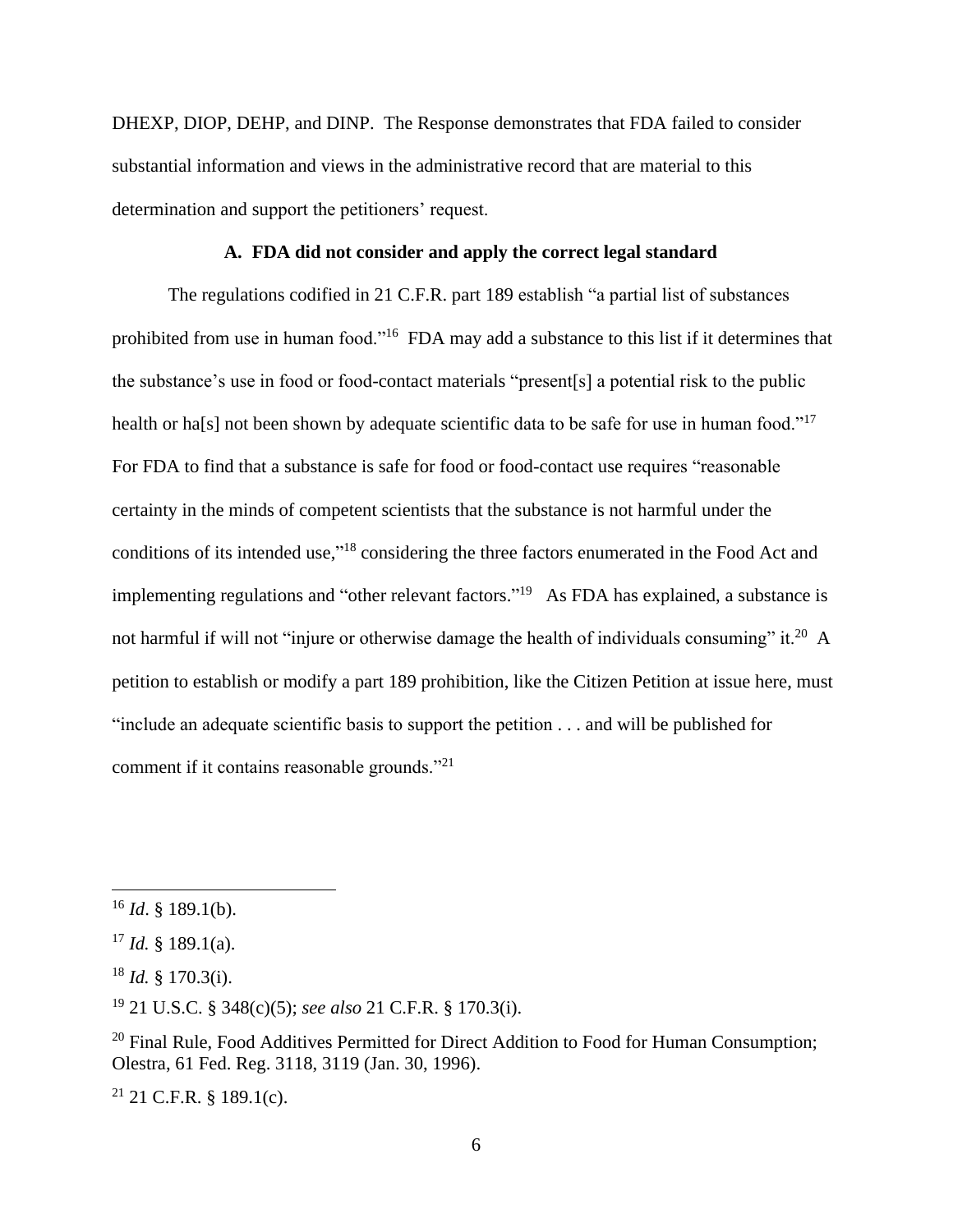In the Response, FDA acknowledged that a part 189 prohibition is appropriate when FDA determines that a substance does not satisfy the Food Act's safety standard for food additives or where the substance may cause food to be injurious to health, *i.e.*, adulterated.<sup>22</sup> But in evaluating the petitioners' request to promulgate such prohibitions for the eight phthalates at issue, FDA failed to consider adequately and apply the correct legal standard.

First, FDA erroneously asserted that the requested part 189 prohibitions would be justified only if the petitioners proved that each of the eight phthalates is "unsafe at *any* level" and irrationally suggested that a part 189 prohibition is inappropriate for substances for which a "no observed adverse effect level," or NOAEL, has been identified in the scientific literature.<sup>23</sup> This position is contrary to the plain language of FDA's regulations, which state that FDA may promulgate a part 189 prohibition when the available information indicates that a substance "present[s] *a potential risk* to the public health or [has] not been shown by adequate scientific data to be safe for use in human food."<sup>24</sup> Further, the fact that toxicological studies on a substance may support a NOAEL in no way indicates that "the substance is not harmful *under*  the conditions of its intended use<sup>"25</sup> and does not account for required safety factors.<sup>26</sup>

FDA's position is also contrary to the safety and adulteration standards in the Food Act, which establish a presumption that substances proposed for direct or indirect addition to food are unsafe and prohibited unless the evidence demonstrates that they are reasonably certain to cause no harm under their intended conditions of use and prohibit "any poisonous or deleterious

<sup>22</sup> Response 4.

 $^{23}$  *Id.* at 6–7.

<sup>24</sup> 21 C.F.R*.* § 189.1(a) (emphasis added).

<sup>25</sup> *Id.* § 170.3(i) (emphasis added).

<sup>&</sup>lt;sup>26</sup> 21 U.S.C. § 348(c)(5)(C); 21 C.F.R. § 170.3(i)(3).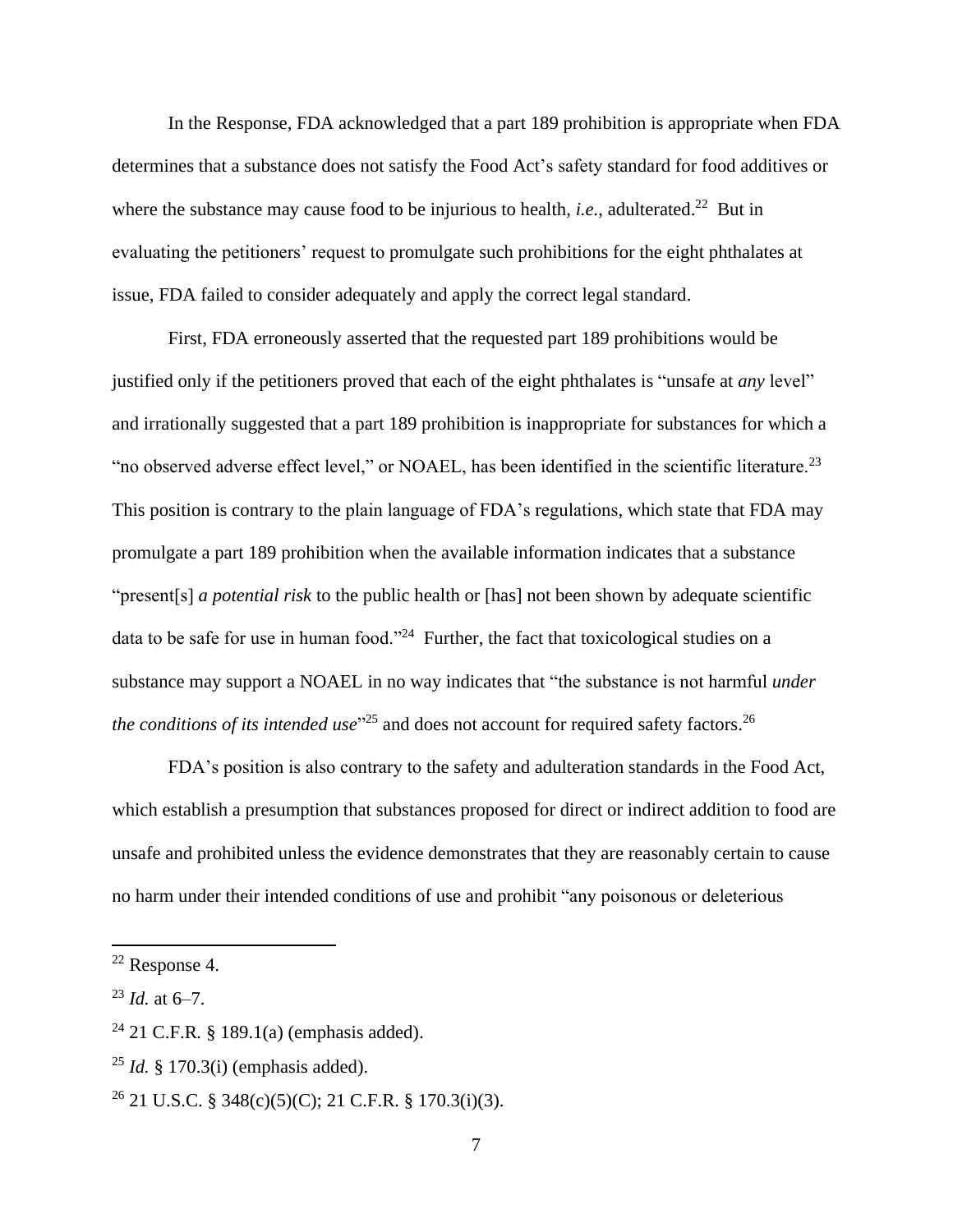substance" in food "which may render it injurious to health."<sup>27</sup> These standards are precautionary; by their terms, they do not require *proof* of harm to support regulatory protections. Accordingly, these standards do not require petitioners—or FDA—to prove a substance would be harmful at any level to support a ban. Instead, they focus on whether the substance "will be safe" under the intended "conditions of use."<sup>28</sup> Indeed, elsewhere in its Response FDA contradicted its assertion that petitioners must prove the eight phthalates would be harmful at any level, observing that a part 189 prohibition "may be *especially* justified if it is shown that a substance cannot be safely consumed at any level." $^{29}$ 

The judicial decisions FDA cited in the Response do not support its position.<sup>30</sup>

*Anderson Seafoods* held that an added substance causes food to be adulterated if it "pose[s] a reasonable possibility of injury to anyone's health."<sup>31</sup> While FDA cannot determine that a food is adulterated merely by finding that it is "physically possible for one to consume enough of [the substance] to harm oneself" under "the most extreme circumstances,"<sup>32</sup> the adulteration standard does not require proof that an added substance will be harmful at any level of consumption

<sup>27</sup> 21 U.S.C. § 342(a)(1), (a)(2)(C)(i); *id.* § 348(c)(3)(A), (h)(1). As FDA recently affirmed, "[t]here is not a substantive difference" between the Food Act's safety and adulteration standards. FDA Informal Responses to Cosmetics-Related Questions from May 6, 2022, HELP Majority Email Request 1 (May 6, 2022) (attached as **Exhibit 1**); *see also id.* (stating that the phrases "not injurious to health" and "reasonable certainty of no harm" are "effectively equivalent" under the Food Act).

 $28$  21 U.S.C. § 348(c)(3)(A).

 $29$  Response 6 (emphasis added).

<sup>30</sup> *See id.* at 6 nn. 11–12 (citing *United States v. Anderson Seafoods*, 447 F. Supp. 1151 (N.D. Fl. 1978), *aff'd* 622 F.2d 157 (5th Cir. 1980), and *United States v. Lexington Mill & Elevator Co.*, 232 U.S. 399 (1914)).

<sup>31</sup> *Anderson Seafoods*, 447 F. Supp. at 1156.

<sup>32</sup> *Id.* at 1155.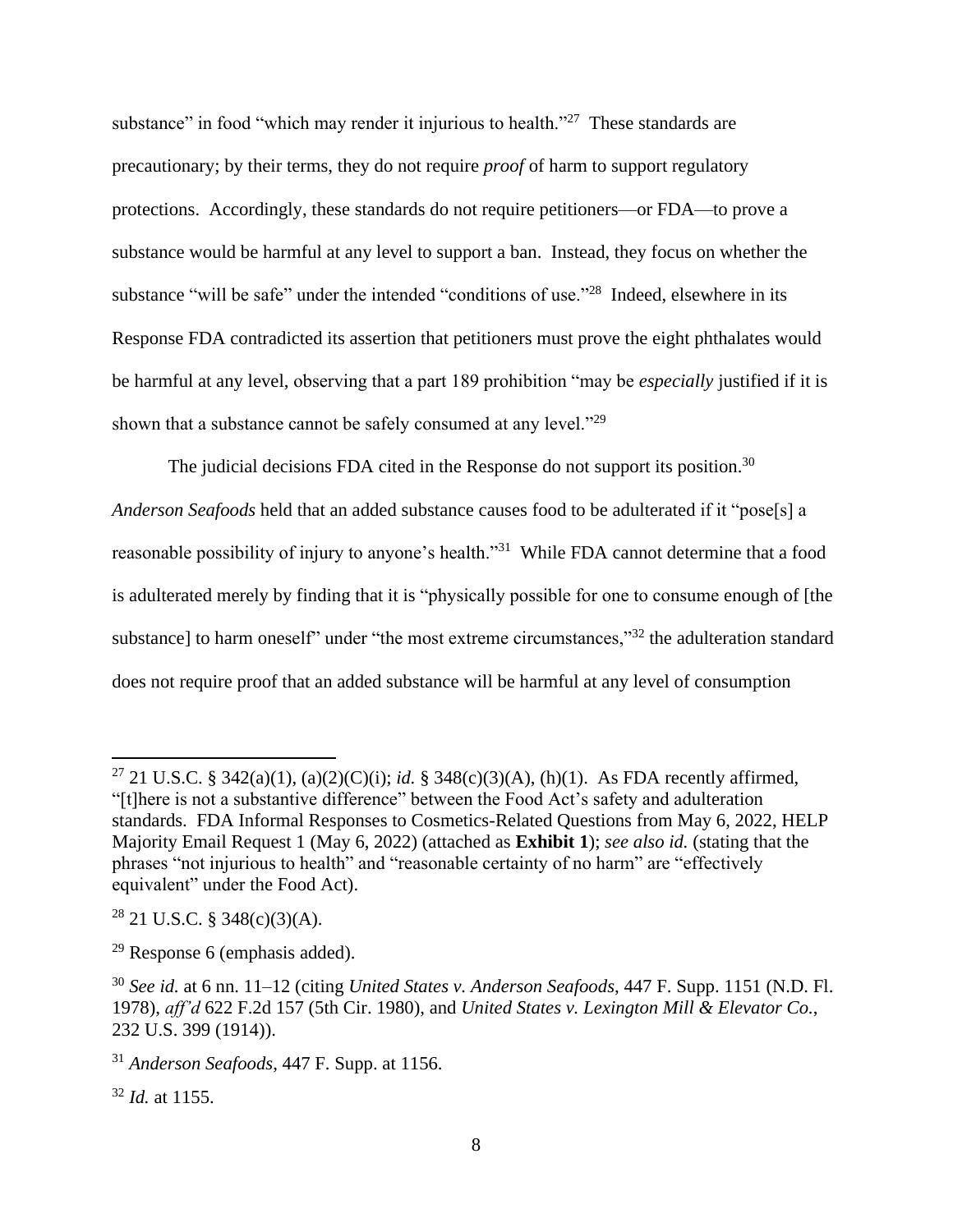before FDA may act to protect public health. *Lexington Mill* is in accord. There, the Court affirmed the plain meaning of the Food Act, which provides that food is adulterated when "added poisonous or deleterious substances . . . *may* render" it harmful to health, and explained that this standard is met by evidence that a food may "injure the health of *any*" consumer, including those who are more susceptible to harm due to age, illness, or other factors.<sup>33</sup> Like the text of the Food Act and FDA's regulations, these decisions do not support FDA's position that a food must be proven harmful at any level for FDA to conclude that it is not safe.

FDA also failed to consider and apply the governing legal standards in asserting that petitioners had to quantify a safe level of exposure to each of the eight phthalates to justify the requested part 189 prohibitions.<sup>34</sup> Placing this burden on the petitioners is contrary to the safety standards established in the Food Act and FDA's regulations, which, as noted, establish a presumption that additives are not safe and, therefore, prohibited unless FDA possesses evidence that affirmatively establishes safety.<sup>35</sup> Further, requiring petitioners to quantify a safe level of exposure for each of the eight phthalates is at odds with FDA's obligation to consider food additives "that cause similar or related pharmacological effects . . . as a class" with "additive toxic effects," and to assign to such a class the lowest acceptable exposure level, or tolerance, applicable to any individual substance within that class. 36 As explained *infra*, point C.1.C, FDA

<sup>33</sup> *Lexington Mill*, 232 U.S. at 411.

<sup>&</sup>lt;sup>34</sup> Response 7; *see also id.* at 10 (asserting that the petitioners must show that "each of the Proposed part 189 substances individually" is not safe to consume in any amount).

<sup>35</sup> 21 U.S.C. § 348(a), (c)(3)(A); 21 C.F.R. § 189.1(a).

<sup>36</sup> 21 C.F.R. § 170.18(a), (c); *see also* 21 U.S.C. § 348(c)(5)(B) (requiring FDA, in evaluating food additive safety, to "consider . . . the cumulative effect of such additive in the diet of man or animals, taking into account any chemically or pharmacologically related substance or substances in such diet"); 21 C.F.R. § 170.3(i)(2) (same).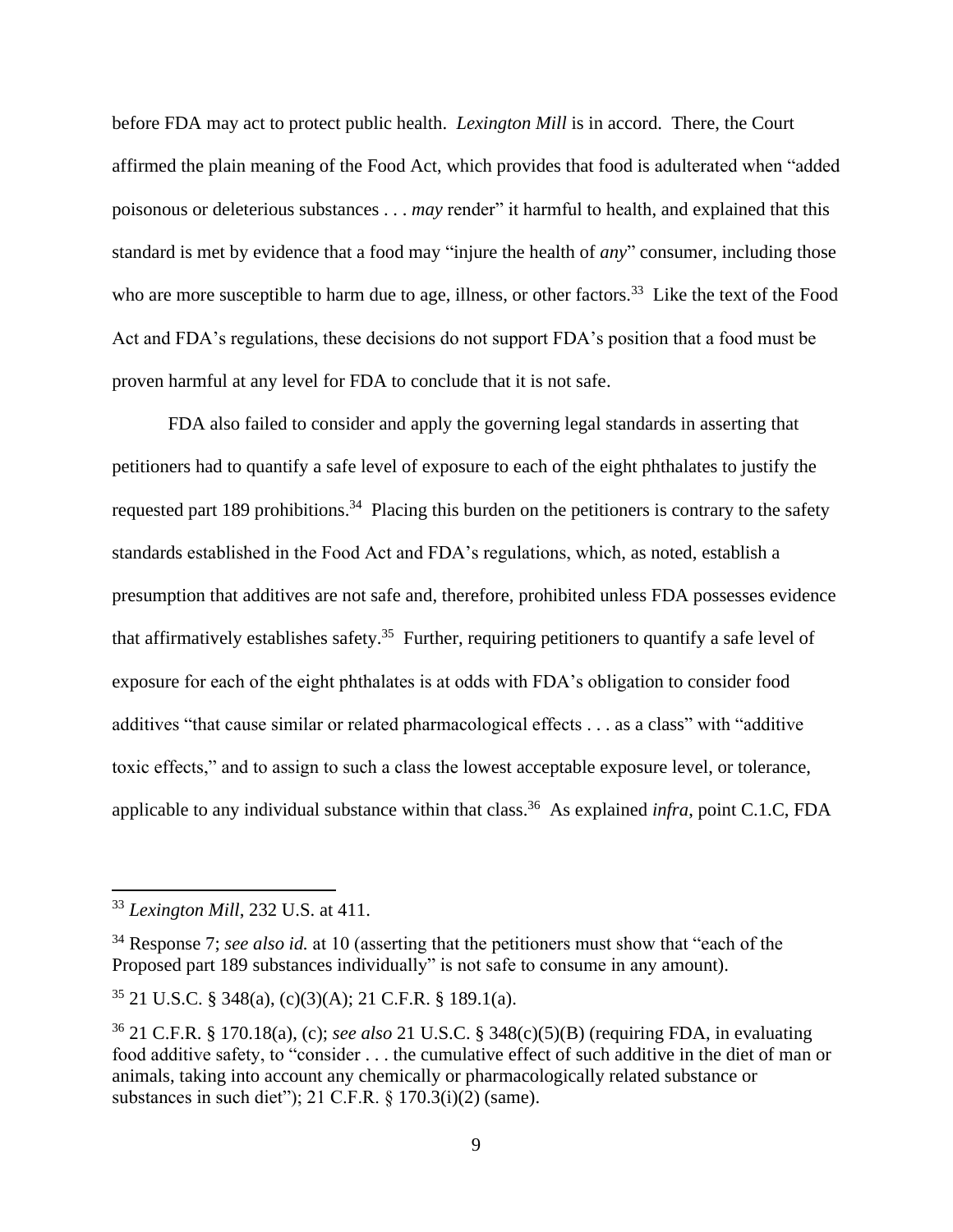failed to consider evidence in the administrative record that the eight phthalates are pharmacologically related such that their safety must be evaluated as a class.

In sum, FDA must reconsider its denial of the Citizen Petition to apply the correct legal standard to the Petition's request for a part 189 prohibition on food-contact uses of DIBP, DBP, BBP, DCHP, DHEXP, DIOP, DEHP, and DINP.

## **B. FDA failed to adequately consider hazard and exposure information in the administrative record indicating that the eight phthalates are not safe for food-contact use**

FDA must also reconsider its decision refusing to promulgate part 189 prohibitions for any of the eight phthalates at issue because FDA did not adequately consider substantial evidence in the administrative record demonstrating that these substances are not safe for foodcontact use.

*First*, FDA arbitrarily dismissed the CHAP's conclusions on the basis that "the CHAP report's scientific evaluation was primarily conducted for the purpose of evaluating the safety of phthalates for use in children's toys and child care articles—not in food contact substances."<sup>37</sup> As an initial matter, the fact that the CHAP's recommendations addressed the subject phthalates' uses in toys and childcare articles does not affect the relevance of the CHAP's *hazard* evaluation, which by definition was not use-specific.<sup>38</sup> FDA's Response does not address—let alone refute—the CHAP's thorough evaluation of the animal and epidemiological studies on the eight phthalates and its attendant conclusions about the human health hazards of these substances,

<sup>37</sup> Response 7.

<sup>38</sup> *See* U.S. Consumer Prod. Safety Comm'n, *Rep. by the Chronic Hazard Advisory Panel on Phthalates and Phthalate Alternatives* 19–33, 69–70 (2014) ("CHAP Report").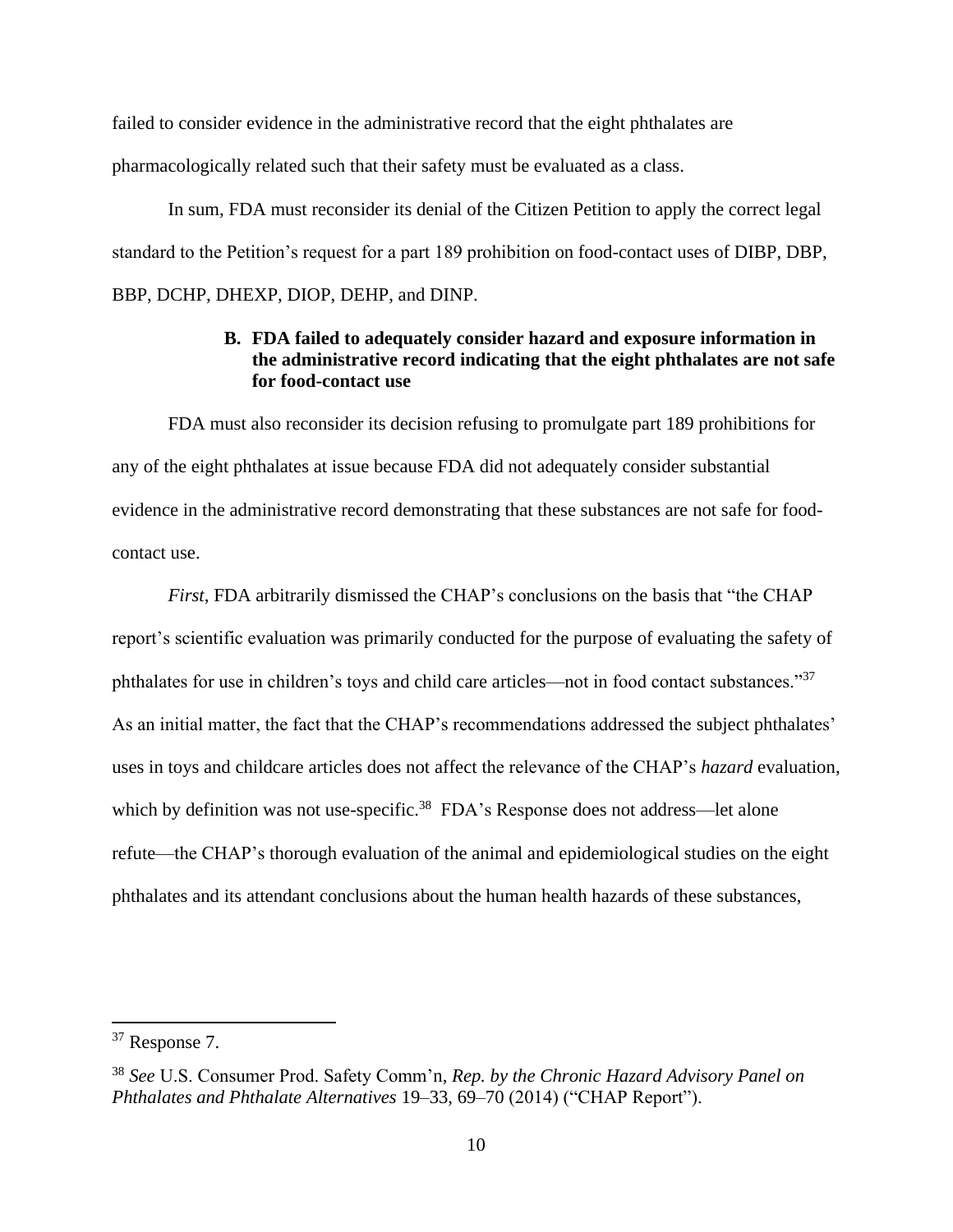which apply equally to an evaluation of whether these substances are safe to consume in food. FDA must address this evidence on reconsideration.

Further, the CHAP evaluated the extent of human exposure to the eight phthalates from all documented sources—not just toys and child care articles.<sup>39</sup> And it concluded that "food, beverages, and drugs via direct ingestion, and *not children's toys and their personal care products*, constituted the highest [source of] phthalate exposures to all subpopulations . . . .<sup>140</sup> Moreover, the CHAP specifically concluded that diet is the primary exposure source for several of the phthalates for which the Citizen Petition requests a part 189 prohibition, as well as related phthalates that remain approved for food-contact use:

- The CHAP identified DINP as having "the maximum potential of exposure for infants, toddlers, and older children," and concluded that this exposure occurs "primarily from food." $41$
- "The highest estimated phthalate exposures to women were associated with DEP, DINP, DIDP, and DEHP. The main source of phthalate exposure for pregnant women/women of reproductive age were from food, beverages, and drugs via direct ingestion."<sup>42</sup>

<sup>42</sup> *Id.* at 52.

<sup>&</sup>lt;sup>39</sup> *See id.* at 3 (explaining that "[t]he CHAP used two different approaches to assess human phthalate exposure": (1) an analysis of biomonitoring data, which provides "an integrated measure of exposure from multiple sources and routes but does not provide information on the contributions of individual exposure sources and routes," and (2) "scenario-based exposure assessment estimates . . . for individual sources such as toys, personal care products, and household products," which were based on "information on phthalate concentrations in products and environmental media, frequency and duration of contact with products and environmental media, and physiological information").

<sup>40</sup> *Id.*; *see also id.* at 52–53, 59.

<sup>41</sup> *Id.* at 53.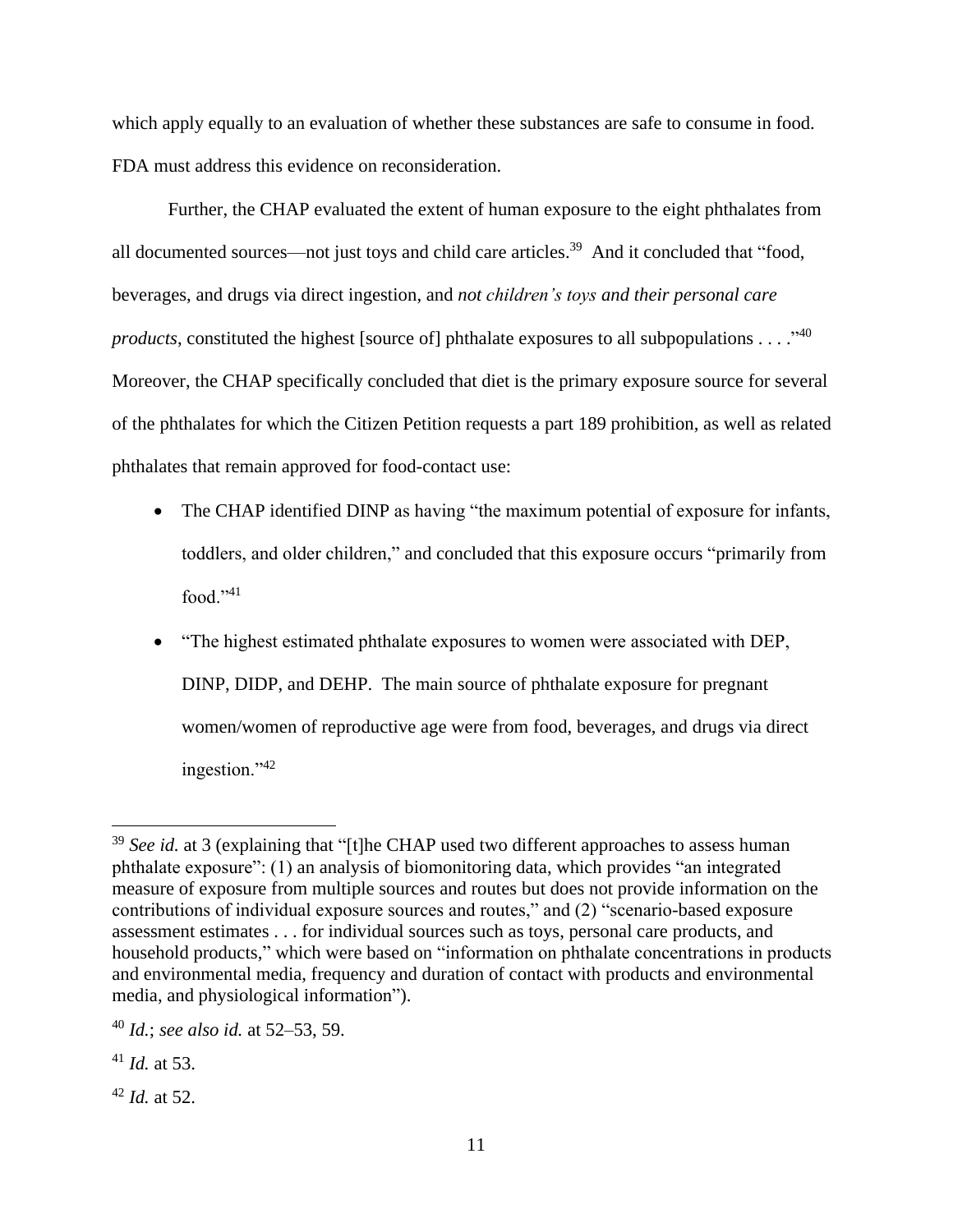- "Infants were primarily exposed to DINP, DEHP, DIDP, DEP, DNOP, . . . and BBP, with DINP, DEHP, and DIDP being the highest contributors. The exposure to DINP was the highest in infants primarily from diet .  $\ldots$ ."<sup>43</sup>
- "Toddlers were primarily exposed to DINP, DIDP, and DEHP . . . . Exposure to toddlers from DIDP, DIBP, and DINP was via food and beverages."<sup>44</sup>

That the CHAP recommended prohibitions on many of these substances in toys and childcare articles, despite concluding that uses within FDA's jurisdiction are the primary threat to children's health, only underscores the need for FDA to act.

Dr. Russ Hauser, a member of the CHAP, reinforced the relevance of the CHAP Report to FDA's safety analysis in an expert declaration in the administrative record, explaining that although the CHAP's investigation "was focused on children's toys and childcare articles, the report clearly raised the issue of exposure from foods and beverages as a critically important source" of phthalate exposure for children.<sup>45</sup> Accordingly, Dr. Hauser explained that

[t]he Consumer Product Safety Commission's conclusions about the dangers associated with phthalates found in toys and other children's products apply with equal force to the dangers of exposure to phthalates in foods and beverages. The need to remove these chemicals from the food supply is critical given how widespread and substantial dietary phthalate exposures are among the U.S. population, including at developmentally critical periods in early life.<sup>46</sup>

FDA must address these conclusions on reconsideration and reverse its determination that the requested part 189 prohibitions are not justified, or else rationally explain how a fair evaluation

<sup>46</sup> *Id.* ¶ 32.

<sup>43</sup> *Id.*

<sup>44</sup> *Id.*

<sup>45</sup> Expert Declaration of Russ B. Hauser, M.D., Sc.D., M.P.H., ¶ 31, *In re Env't Def. Fund*, No. 21-1255 (D.C. Cir. Dec. 7, 2021) ("Hauser Decl.").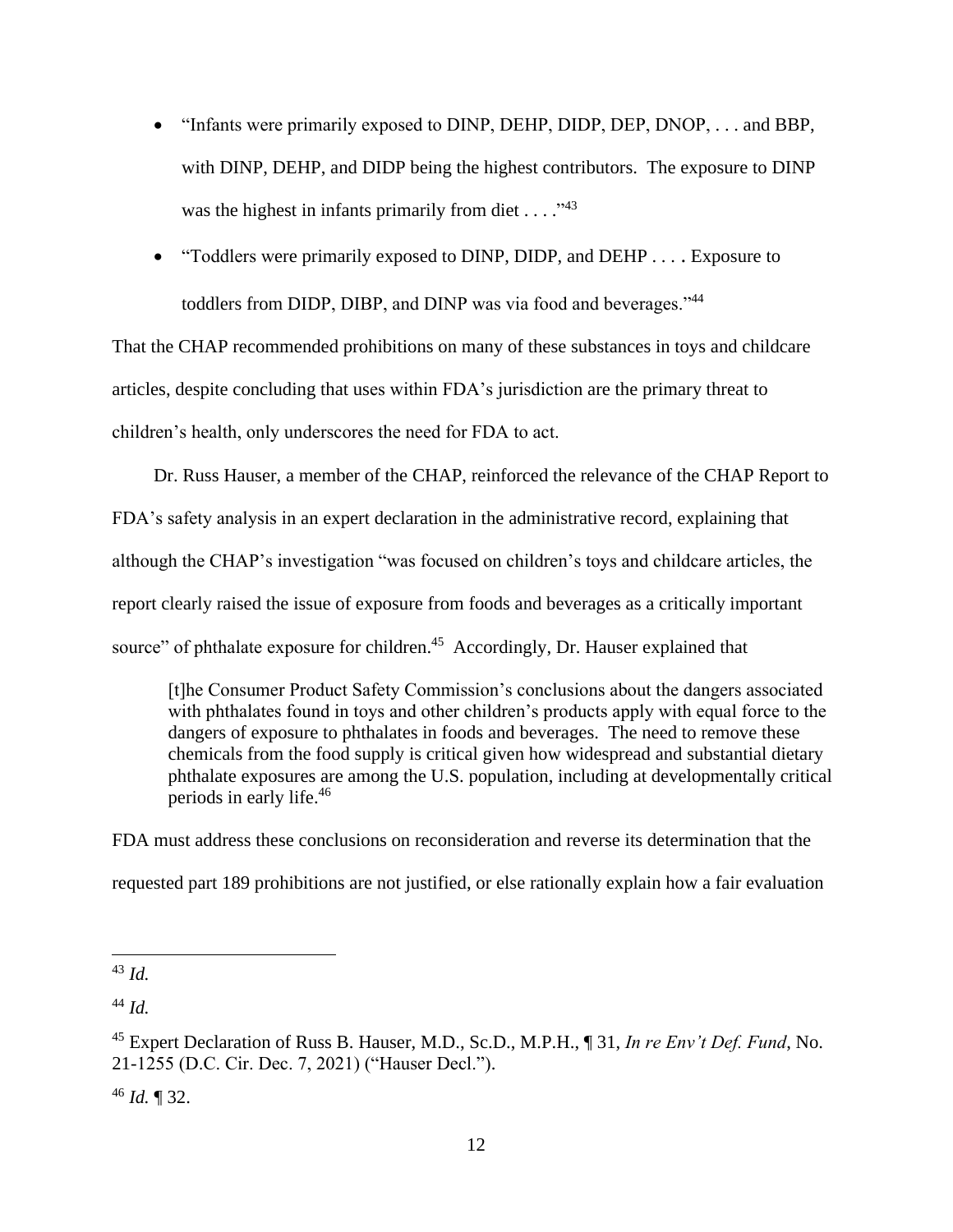of the record evidence supports a determination that the eight phthalates are in fact safe for use in food.

In this regard, FDA's critique of certain data sources underlying the CHAP's dietary exposure assessments in FDA's FAP Denial does not rationally support FDA's Response.<sup>47</sup> FDA did not dispute the CHAP's conclusions regarding the primacy of diet as an exposure source for relevant phthalates or, as noted, the CHAP's hazard analyses. Moreover, as FDA acknowledged in the FAP Denial, comparing a quantified estimated daily intake (EDI) value to the acceptable daily intake (ADI) for a substance is only "one approach FDA may utilize" to "determine safety."<sup>48</sup> Therefore, FDA's critique of certain inputs to the CHAP's dietary exposure estimates does not provide a reasoned basis to reject the CHAP's conclusions regarding the primacy of dietary exposure to relevant phthalates or the health hazards associated with that exposure.

*Second,* FDA failed to address recent analyses in the administrative record supporting the CHAP's conclusions regarding the primacy of dietary exposure to relevant phthalates. For example, FDA did not address the conclusion of Dr. Ami Zota, stated in a December 2021 expert declaration in the administrative record, that "diet is the main source of exposure to most phthalates, particularly to phthalates that have been associated with disruption of normal testosterone production in the developing male fetus."<sup>49</sup> FDA also did not address the 2022 toxicological profile for DEHP published by the Agency for Toxic Substances and Disease Registry ("ATSDR"), which provides very recent affirmation of the CHAP's conclusions

<sup>47</sup> 87 Fed. Reg. at 31,074–75.

<sup>48</sup> *Id*. at 31,072.

<sup>49</sup> Expert Declaration of Ami R. Zota, Sc.D., M.S. ¶ 16, *In re Env't Def. Fund*, No. 21-1255 (D.C. Cir. Dec. 7, 2021) ("Zota Decl.").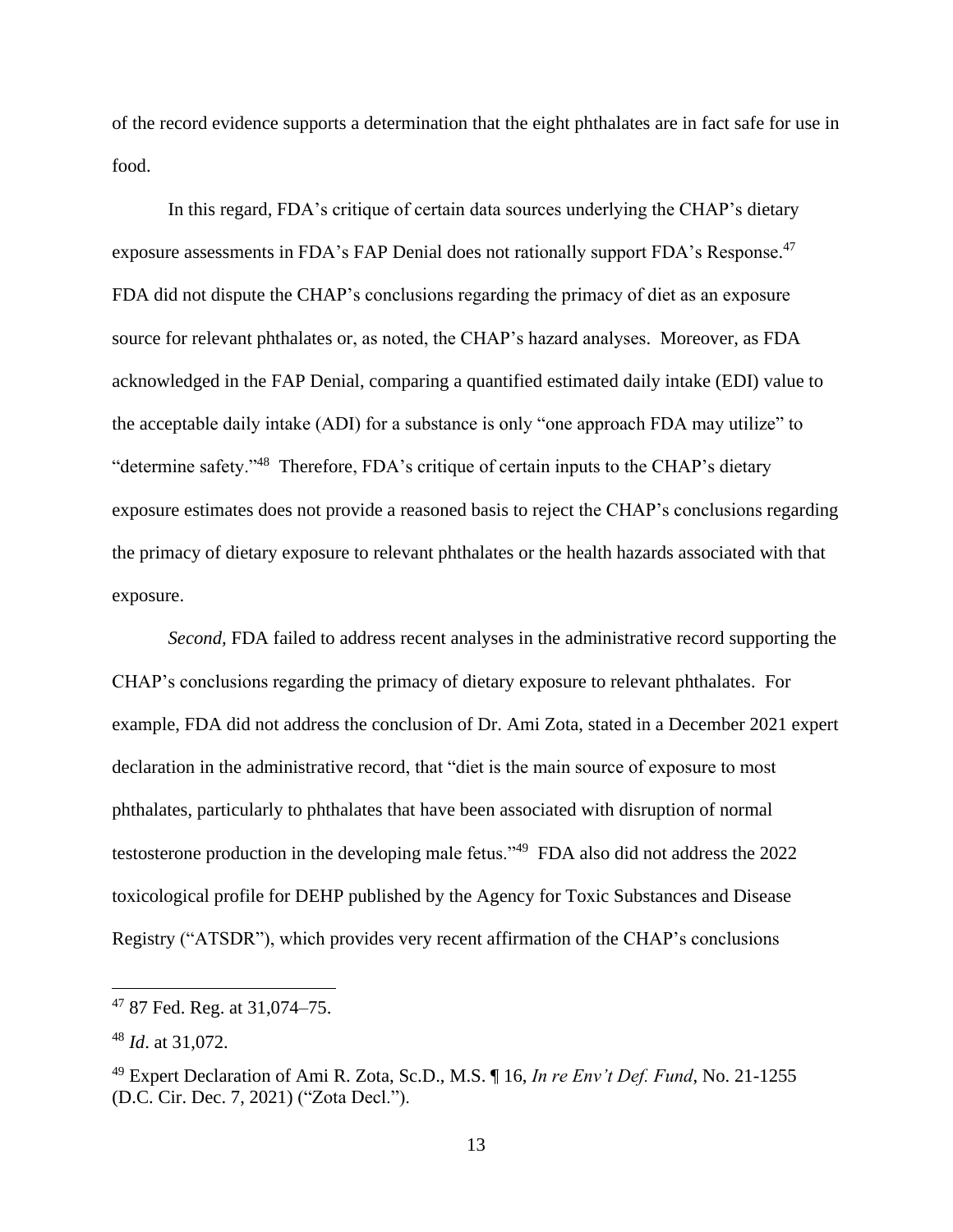regarding the unique importance of diet as a source of exposure to DEHP.<sup>50</sup> Indeed, ATSDR found that "[t]he principal route of human exposure to DEHP is oral" and in both children and adults, "ingestion of food (including food from containers that leach DEHP) accounts for approximately 95% of total oral exposure."<sup>51</sup> For infants and toddlers, ATSDR estimated that roughly half of oral exposure to DEHP comes from food.<sup>52</sup> FDA must consider these assessments on reconsideration, as they are directly relevant to FDA's safety assessments for the eight phthalates and—in the context of the overwhelming evidence of human health hazards contained in the record—preclude a rational finding that these substances are safe for use in food.

*Third*, FDA did not adequately consider the wealth of additional hazard information in the record concerning the human health effects of the eight phthalates and related substances in the diet. Indeed, aside from the CHAP Report and the Shibko and Blumenthal paper, FDA's Response does not acknowledge or address any of the hazard information presented by the petitioners in their related food additive petition, which was incorporated as support for the Citizen Petition,<sup>53</sup> or in the petitioners' 2017 deficiency notice response.<sup>54</sup> FDA's FAP Denial

<sup>50</sup> ATSDR, *Toxicological Profile for Di(2-ethylhexyl)Phthalate (DEHP)* (2022) ("DEHP Tox. Profile").

<sup>51</sup> *Id.* at 2 (emphasis added).

<sup>52</sup> *Id.*

<sup>53</sup> Food Additive Petition 7–8 and App. III.

<sup>54</sup> Letter from Breast Cancer Prevention Partners et al. to Dr. Kelly Randolph, FDA, Re: Food Additive Petition No. 6B4815 Regarding Ortho-phthalates / Response to Sept. 1, 2016 Request (Aug. 24, 2017).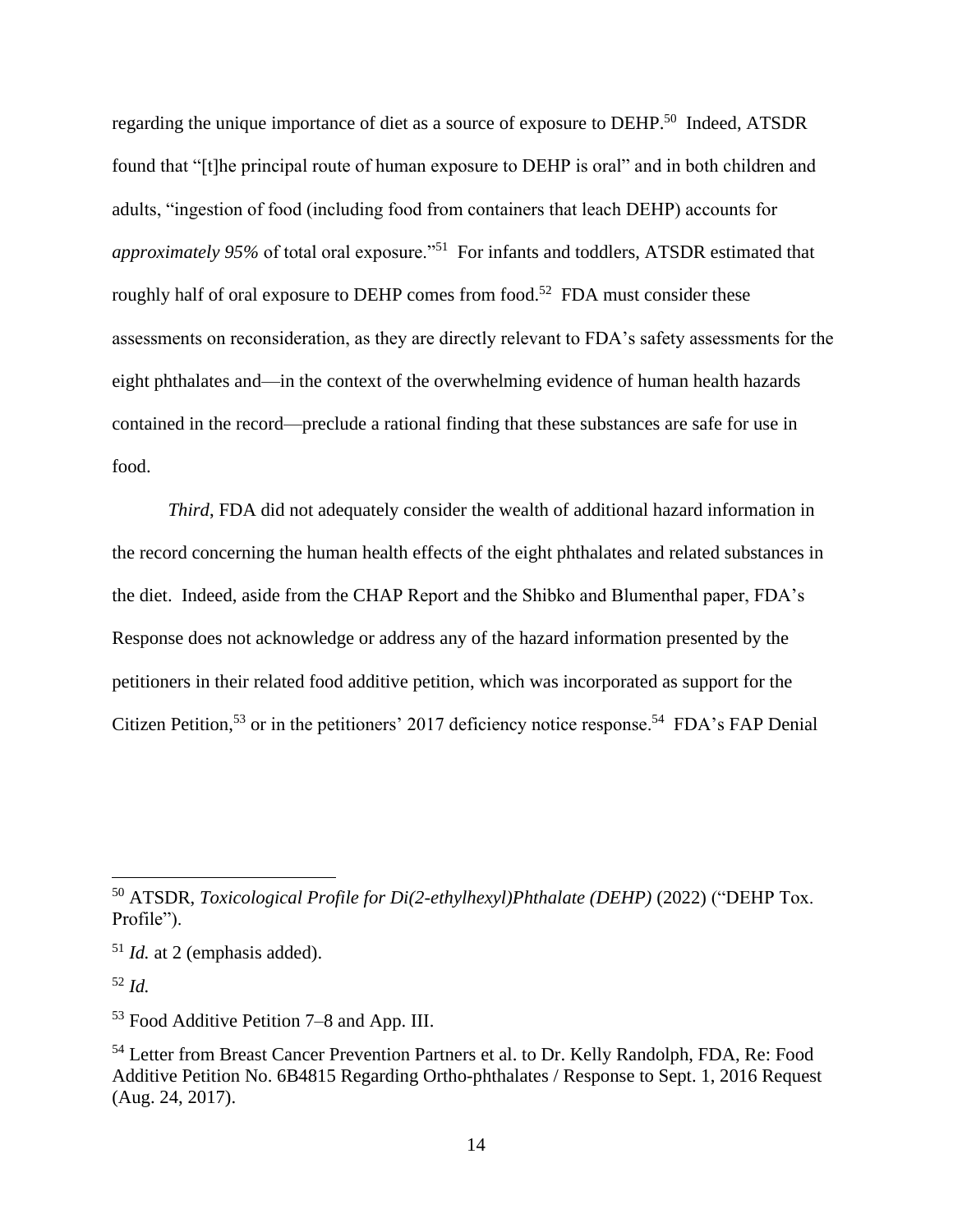does not fill this gap.<sup>55</sup> As explained in the objections to the FAP Denial filed concurrently with this reconsideration request, FDA's decision denying the food additive petition applies the wrong legal standard for assessing safety, ignores a wealth of relevant hazard and exposure information, and fails to conduct the safety analysis for the relevant phthalates that the Food Act requires.<sup>56</sup>

Nor did FDA adequately address the substantial hazard information submitted with comments on the Citizen Petition. Among other pertinent material, FDA disregarded the declarations of Dr. Zota and Dr. Hauser, who are preeminent experts in the human health effects of phthalates and specifically evaluated the impacts of FDA's failure to take the actions requested in the Citizen Petition and related Food Additive Petition.<sup>57</sup> Dr. Zota and Dr. Hauser concluded that FDA's failure to revoke all authorizations for food-contact uses of phthalates and adopt the requested Part 189 prohibitions has caused "unnecessary and avoidable harm to the health of children, women, and men in the United States<sup>"58</sup> by causing people "to be exposed to levels of phthalates in their food that are damaging to their health."<sup>59</sup> These declarations discussed, with citations to supporting toxicological and epidemiological studies, the links between phthalates approved for food-contact use and a long list of serious adverse health effects, including male and female infertility, miscarriage, preterm birth, harm to the developing

<sup>55</sup> *See* Response 10 (asserting that FDA's "notice denying your food additive petition . . . explain[s] why you have not demonstrated lack of safety for the 28 *ortho*-phthalates that are the subject of the food additive petition").

<sup>56</sup> *See* Env't Def. Fund et al., Objections and Request for Evidentiary Public Hearing Regarding FDA's Denial of Phthalates Food Additive Petition (FAP 6B4815) (June 21, 2022) (attached as **Exhibit 2**). Because FDA expressly relies on the FAP Denial to support its Response denying the Citizen Petition, it cannot ignore the objections addressing material legal and factual errors in the FAP Denial that require FDA to withdraw that decision.

<sup>57</sup> *See generally* Zota Decl.; Hauser Decl.

<sup>58</sup> Hauser Decl. ¶ 3.

<sup>59</sup> Zota Decl. ¶ 31; *see also id.* at ¶¶ 7, 30–32.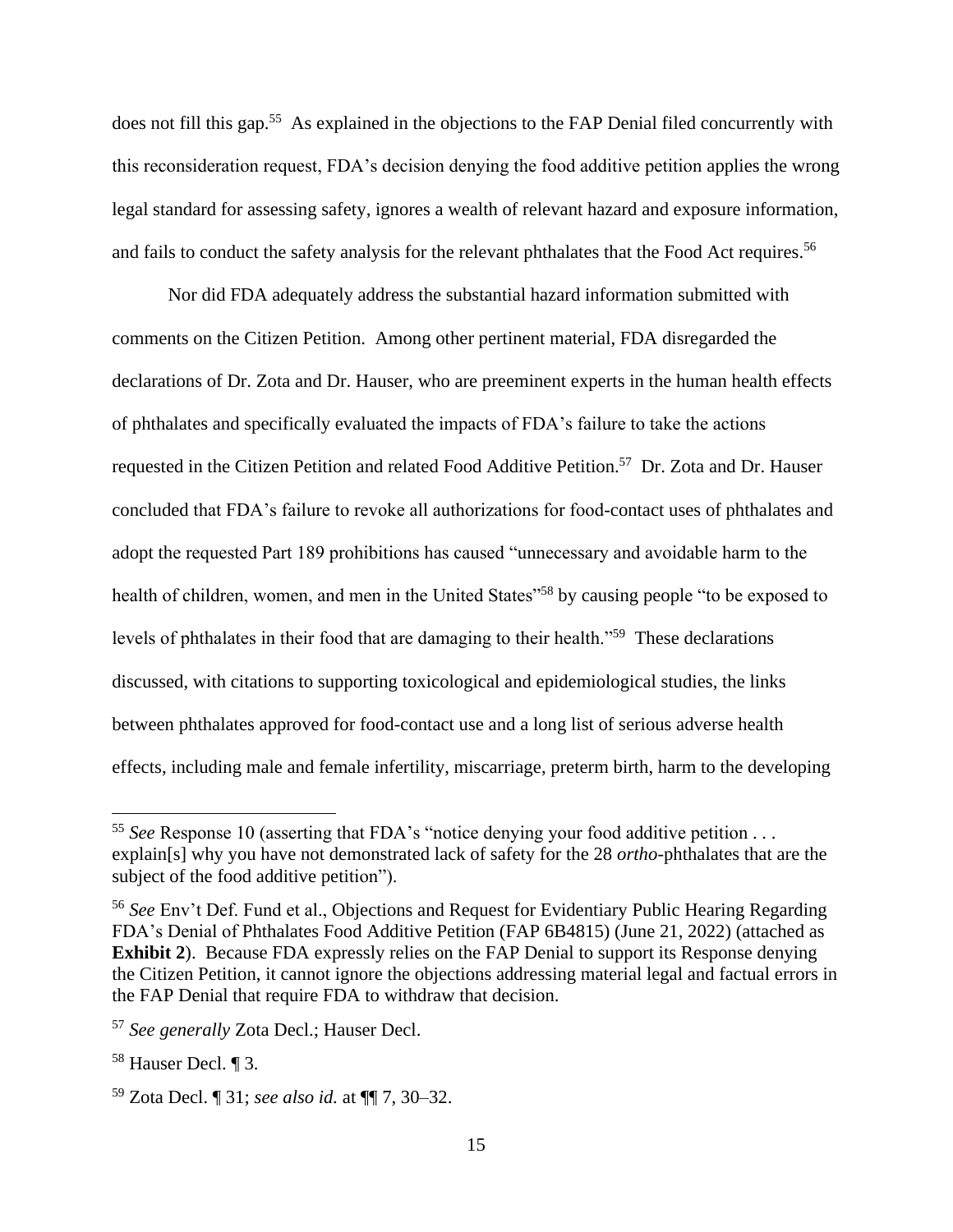female and male reproductive organs, neurodevelopmental harm manifesting in reduced IQ and behavioral disorders, uterine fibroids, reduced follicular count and ovarian reserve, and exacerbation of menopausal symptoms.<sup>60</sup> Ultimately, these experts were unequivocal in their conclusion that FDA's ongoing authorization for uses of phthalates in food packaging and food production equipment is exposing the United States population to "serious health harms."<sup>61</sup>

Further, as Dr. Zota explained, certain subpopulations—including infants and children, Black and Latina women of reproductive age, and economically insecure people—experience greater exposure to phthalates and are more likely to suffer from health harms associated with that exposure.<sup>62</sup> On reconsideration, FDA must reassess its denial of the requested part 189 prohibitions in light of this analysis and evidence indicating that the phthalates at issue are not safe for food-contact use and threaten the health of the general population and higher-risk groups.<sup>63</sup>

FDA must also reconsider its determination that the requested prohibitions are not justified in light of the dozens of peer-reviewed animal, *in vitro*, and epidemiological studies submitted with comments on the Citizen Petition that link exposure to the eight phthalates and related substances with a range of adverse health effects. For example, commenters submitted

<sup>60</sup> Hauser Decl. ¶¶ 18–25, 28–30, 32; Zota Decl. ¶¶ 4, 29.

<sup>61</sup> Hauser Decl*.* ¶ 37.

<sup>62</sup> Zota Decl. ¶¶ 5–7, 23–25.

<sup>63</sup> *See* 21 U.S.C. §§ 342(a), 348(a), 348(c)(3)(A); *see also Lexington Mill*, 232 U.S. at 410–11 (explaining that the Food Act's prohibition against "adulterated" food applies to any food containing a poisonous or deleterious substance that may "injure the health of *any*" consumer, including those who are more susceptible to harm due to age, illness, or other factors) (emphasis added).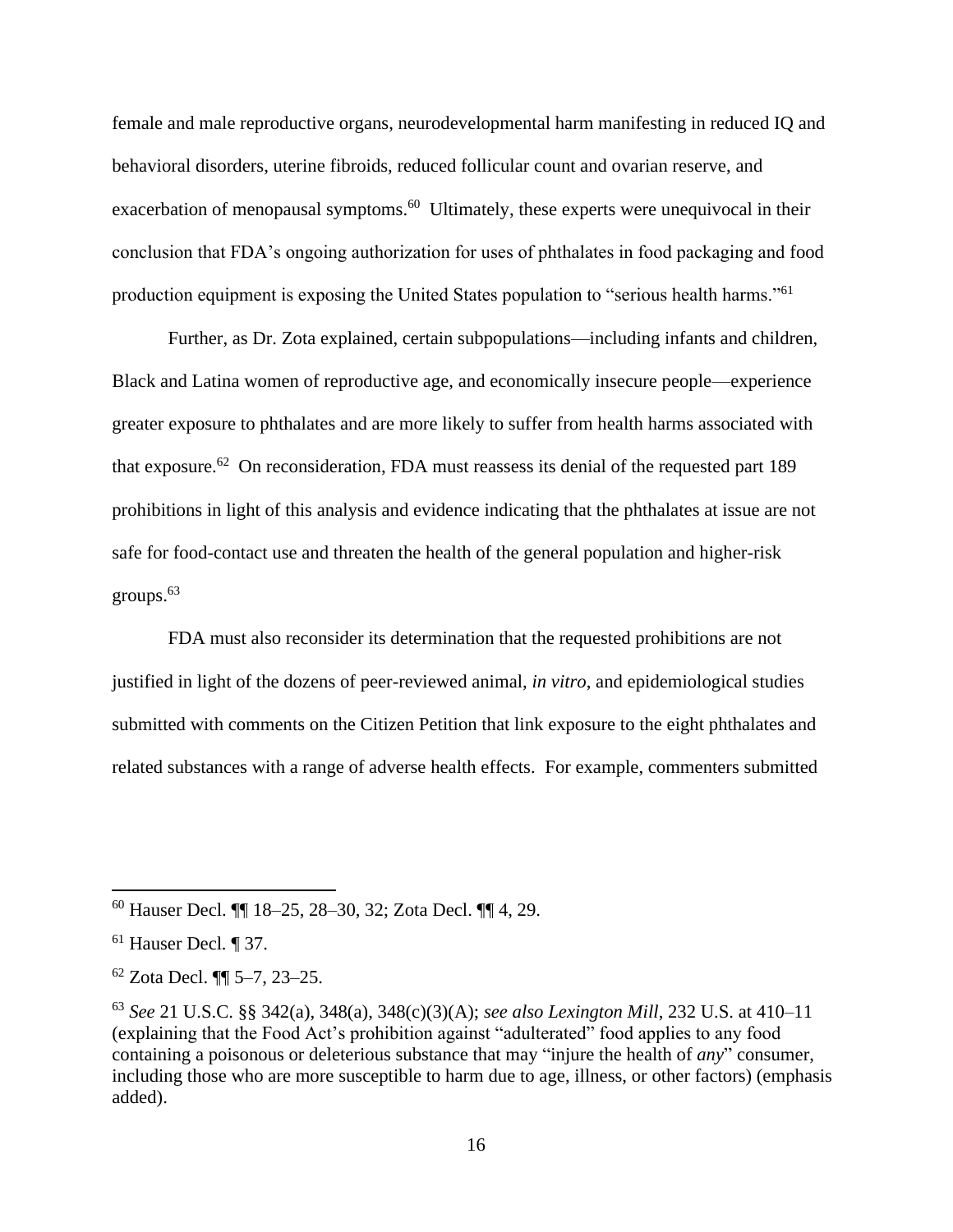dozens of peer-reviewed animal studies from the last two years alone citing associations between DEHP exposure and serious health hazards, including:

developmental toxicity, $64$ 

<sup>64</sup> Josephine Bou Dagher et al., *Independent and Combined Effects of Bisphenol A and DiethylhexylPhthalate on Gestational Outcomes and Offspring Development in Sprague-Dawley Rats*, 263 Chemosphere, art. no. 128307 (2021); Xiyu Ge et al., *Prenatal Exposure to the Phthalate DEHP Impacts Reproduction-related Gene Expression in the Pituitary*, 108 Reprod. Toxicology 18 (2022); Jing-Cai Liu et al., *DEHP Exposure to Lactating Mice Affects Ovarian Hormone Production and Antral Follicle Development of Offspring*, 416 J. Hazardous Materials, art. no. 125862 (2021); Wan Xu et al., *Gene expression in Rat Placenta After Exposure to Di(2 ethylhexyl) Phthalate*, 40 Human & Experimental Toxicology 504 (2021); Yukiko Tando et al., *Epi-mutations for Spermatogenic Defects by Maternal Exposure to Di(2-ethylhexyl)phthalate*, 10 eLife, art. no. e70322 (2021); Ping-Chi Hsu et al., *Transgenerational Effects of Di(2-Ethylhexyl) Phthalate on Anogenital Distance, Sperm Functions and DNA Methylation in Rat Offspring*, 22 Int'l J. of Molecular Sci., art. no. 4131 (2021); Soheila Safarpour et al., *Prenatal and Breastfeeding Exposure to Low Dose of Diethylhexyl Phthalate Induces Behavioral Deficits and Exacerbates Oxidative Stress in Rat Hippocampus*, 154 Food & Chem. Toxicology, art. no. 12322 (2021).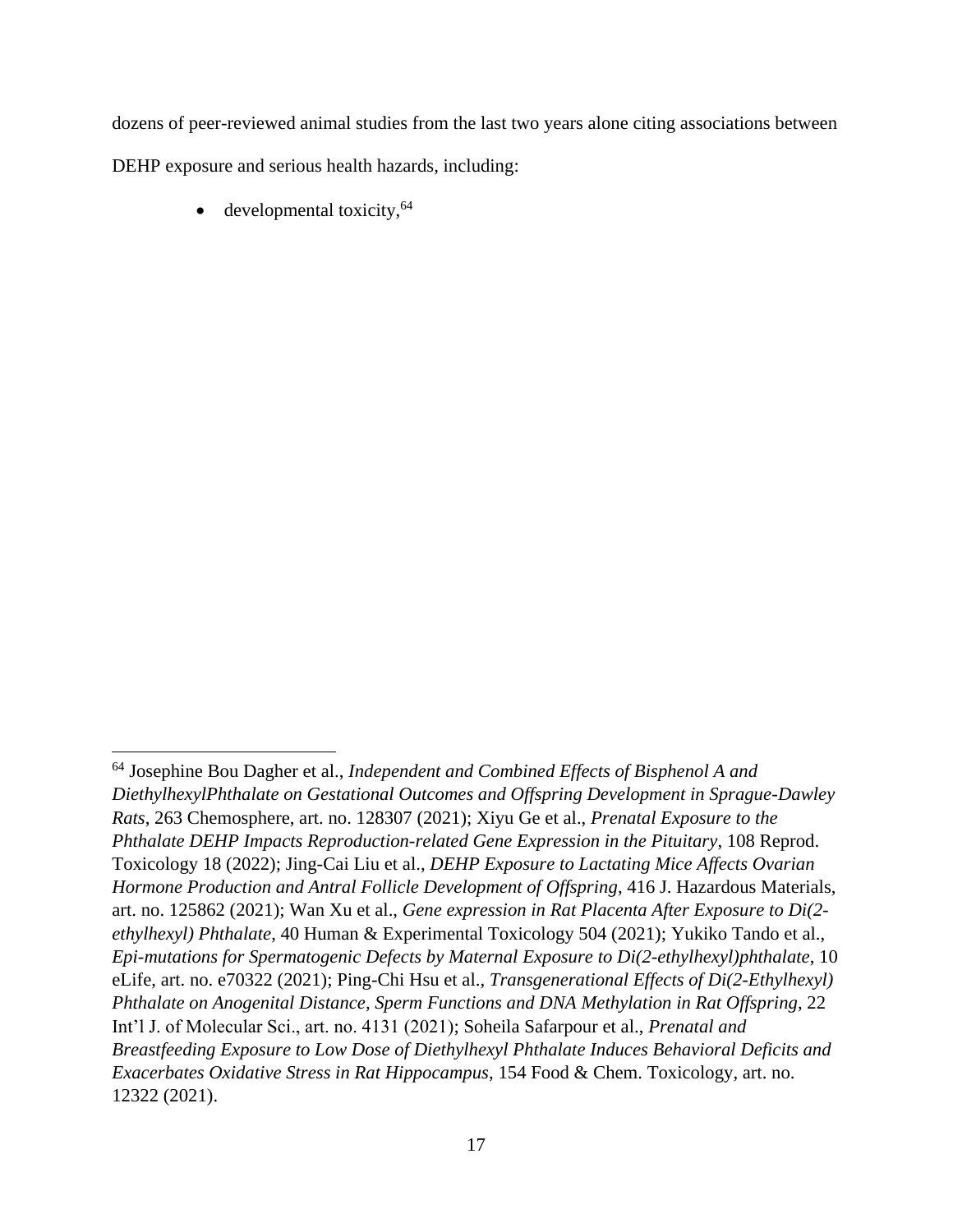- $\bullet$  developmental neurotoxicity,  $65$
- adult neurotoxicity,<sup>66</sup>
- reproductive toxicity,  $67$

<sup>66</sup> Delnia Ahmadpour et al., *Disruption of the Blood-Brain Barrier and its Close Environment Following Adult Exposure to Low Doses of Di(2-ethylhexyl)phthalate Alone or in an Environmental Phthalate Mixture in Male Mice*, 282 Chemosphere, art. no. 131013 (2021); Delnia Ahmadpour et al., *Effects and Underlying Cellular Pathway Involved in the Impairment of the Neurovascular Unit Following Exposure of Adult Male Mice to Low Doses of Di(2 ethylhexyl) Phthalate Alone or in an Environmental Phthalate Mixture*, 207 Env't Rsch. (2022).

<sup>67</sup> Nolwenn Adam et al., *Exposure of Adult Female Mice to Low Doses of di(2-ethylhexyl) Phthalate Alone or in an Environmental Phthalate Mixture: Evaluation of Reproductive Behavior and Underlying Neural Mechanisms*, 129 Env't Health Persps., art. no. 17008 (2021); Xufeng Fu et al., *Di-(2-ethylhexyl) Phthalate Exposure Induces Female Reproductive Toxicity and Alters the Intestinal Microbiota Community Structure and Fecal Metabolite Profile in Mice*, 36 Env't Toxicology 1226 (2021); Lindong Han et al., *Stereological Analysis and Transcriptome Profiling of Testicular Injury Induced by Di-(2-ethylhexyl) Phthalate in Prepubertal Rats*, 220 Ecotoxicology & Env't Safety, art. no. 112326 (2021); Yifan Hong et al., *Exposure to DEHP* 

<sup>65</sup> Jia Lv et al., *Maternal Exposure to Bis(2-ethylhexyl) Phthalate During the Thyroid Hormone-Dependent Stage Induces Persistent Emotional and Cognitive Impairment in Middle-Aged Offspring Mice*, 163 Food & Chem. Toxicology, art. no. 112967 (2022); Daphne Capela et al., *Effects of Pubertal Exposure to Low Doses of Di-(2-ethylexyl)Phthalate on Reproductive Behaviors in Male Mice*, 263 Chemosphere, art. no. 128191 (2021); Jae Soon Kang et al., *Ingestion of Bis(2-ethylhexyl) Phthalate (DEHP) During Adolescence Causes Depressive-like Behaviors Through Hypoactive Glutamatergic Signaling in the Medial Prefrontal Cortex*, 289 Env't Pollution, art. no. 117978 (2021); Yao Li et al., *Autism Spectrum Disorder-Like Behavior Induced in Rat Offspring by Perinatal Exposure to Di(2ethylhexyl) Phthalate*, Env't Sci. & Pollution Rsch. (Mar. 7, 2022); Ahmed Nadeem et al., *Exposure to the Plasticizer, Di-(2 ethylhexyl) Phthalate During Juvenile Period Exacerbates Autism-like Behavior in Adult BTBR T +tf/J Mice Due to DNA Hypomethylation and Enhanced Inflammation in Brain and Systemic Immune Cells*, Progress in Neuropsychopharmacology & Biological Psychiatry, art. no. 110249 (2021); Jianan Wang et al., *Exposure to Di-(2-ethylhexyl) Phthalate Reduces Secretion of GDNF Via Interfering With Estrogen Pathway and Downregulating ERK/c-fos Signaling Pathway in Astrocytes*, 158 Food & Chem. Toxicology, art. no. 12592 (2021); Anil Yirun et al., *Neuroendocrine Disruption by Bisphenol A and/or Di(2-ethylhexyl)phthalate after Prenatal, early Postnatal and Lactational Exposure*, 28 Env't Sci. & Pollution Rsch. 26961 (2021); Xiong Zhang et al., *Prenatal Exposure to Di(2-ethylhexyl) Phthalate Causes Autism-like Behavior Through Inducing Nischarin Expression in the Mouse Offspring*, 585 Biochemical & Biophysical Rsch. Comm'cns 29 (2021); Safarpour et al. (2021).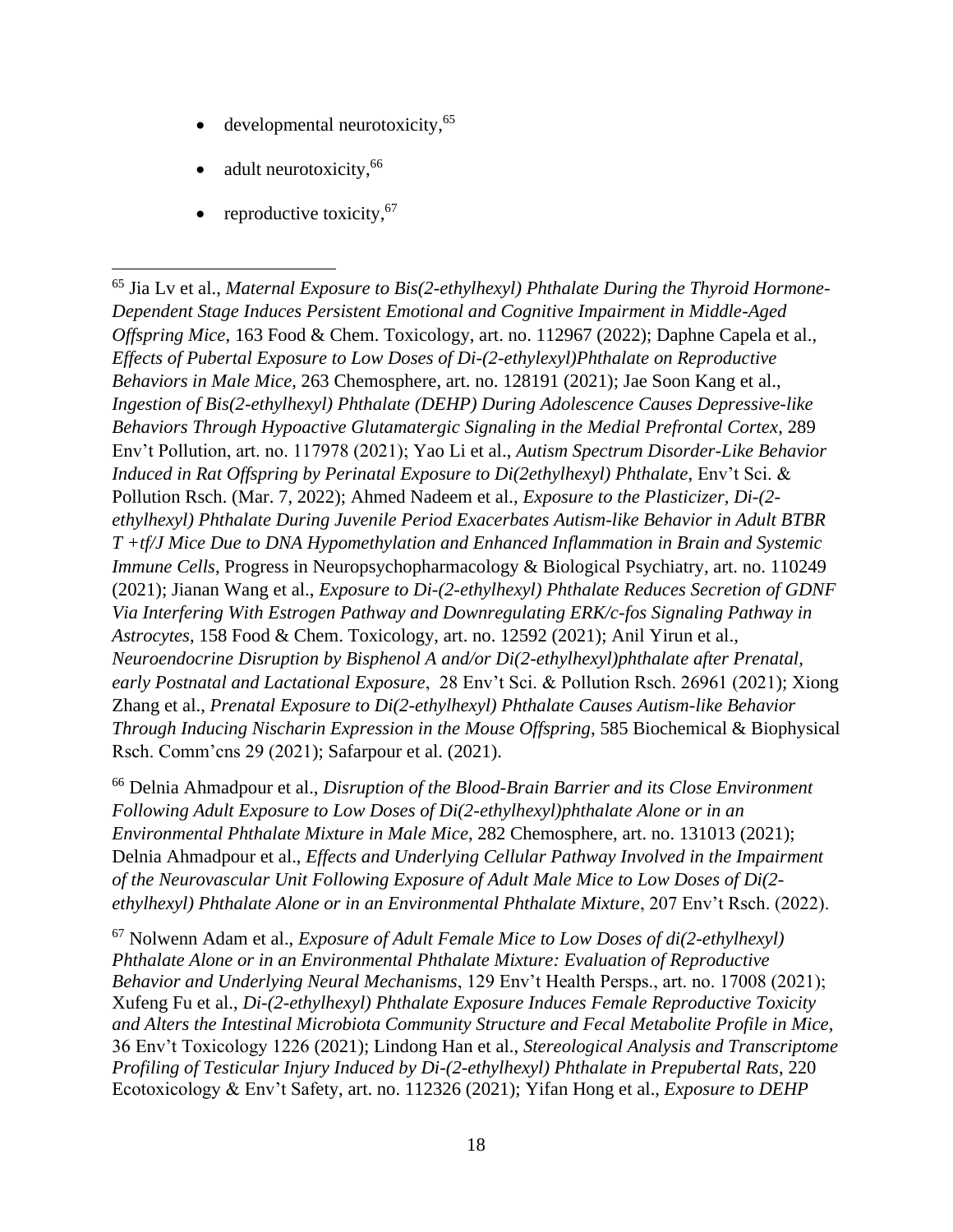- endocrine disruption,<sup>68</sup>
- hepatotoxicity.<sup>69</sup>

*Induces Testis Toxicity and Injury Through the ROS/ mTOR/NLRP3 Signaling Pathway in Immature Rats*, 227 Ecotoxicology & Env't Safety, art. no. 112889 (2021); Lian Kang et al., *Multiple Transcriptomic Profiling: Potential Novel Metabolism-Related Genes Predict Prepubertal Testis Damage Caused by DEHP Exposure*, 29 Env't Sci. & Pollution Rsch. 13478 (2022); Roberta Tassinari et al., *Metabolic, Reproductive and Thyroid Effects of Bis(2 ethylhexyl) Phthalate (DEHP) Orally Administered to Male and Female Juvenile Rats at Dose Levels Derived from Children Biomonitoring Study*, 449 Toxicology, art. no. 152653 (2021); Junke Wang et al., *Multiple Transcriptomic Profiling: p53 Signaling Pathway is Involved in DEHP-Induced Prepubertal Testicular Injury Via Promoting Cell Apoptosis and Inhibiting Cell Proliferation of Leydig Cells*, 46 J. Hazardous Materials, art. no. 124316 (2021); Yuhao Wu et al., *Di-(2-ethylhexyl) Phthalate Exposure Leads to Ferroptosis Via the HIF-1α/ HO-1 Signaling Pathway in Mouse Testes*, 426 J. Hazardous Materials, art. no. 127807 (2022); Bin-Bin Zhu et al., *Di-(2-ethylhexyl) Phthalate Induces Testicular Endoplasmic Reticulum Stress and Germ Cell Apoptosis in Adolescent Mice*, 28 Env't Sci. & Pollution Rsch. 21696 (2021).

<sup>68</sup> Shahzad Ahmad et al., *mRNA Expression and Protein-Protein Interaction (PPI) Network Analysis of Adrenal Steroidogenesis in Response to Exposure to Phthalates in Rats*, 89 Env't Toxicology & Pharmacology, art. no. 103780 (2022); Di Sun et al., *Effect of Di-(2-ethylhexyl) Phthalate on the Hypothalamus-Pituitary-Thyroid Axis in Adolescent Rat*, 65 Endocrine J. 261 (2022); Sang-Yon Kim et al., *The Impairment of Thyroid Hormones Homeostasis after Short-Term Exposure to Di(2-ethylhexyl)phthalate in Adolescent Male Rats*, 25 Dev. & Reprod. 293 (2021); Bo Young Lee et al., *A Chronic-Low-Dose Exposing of DEHP with OECD TG 443 Altered the Histological Characteristics and Steroidogeic Gene Expression of Adrenal Gland in Female Mice,* 25 Dev. & Reprod. 257 (2021); Pablo A. Perez et al., *Perinatal DEHP Exposure Modulates Pituitary Estrogen Receptor α and β Expression Altering Lactotroph and Somatotroph Cell Growth in Prepuberal and Adult Male Rats*, Food & Chem. Toxicology, art. no. 112649 (2021); Tassinari et al. (2021); Junke Wang et al. (2021).

<sup>69</sup> SJ An et al., *Perinatal Exposure to Di-(2-ethylhexyl)phthalate Induces Hepatic Lipid Accumulation Mediated by Diacylglycerolacyltransferase 1*, 40 Human & Experimental Toxicology 1698 (2021); Yangyang Ding et al, *Di-(2-ethylhexyl) Phthalate-Induced Hepatotoxicity Exacerbated Type 2 Diabetes Mellitus (T2DM) in Female Pubertal T2DM Mice*, 149 Food & Chem. Toxicology 112003 (2021); Yan Yang et al., *Postnatal Exposure to DINP Was Associated With Greater Alterations of Lipidomic Markers for Hepatic Steatosis than DEHP in Postweaning Mice*, 758 Sci. of the Total Env't (2021); Tassinari et al. (2021); Gang Li et al., *Integrated Metabolomics and Transcriptomics Reveal Di(2-ethylhexyl) Phthalate-Induced Mitochondrial Dysfunction and Glucose Metabolism Disorder Through Oxidative Stress in Rat Liver*, 228 Ecotoxicology & Env't Safety, art. no. 112988 (2021).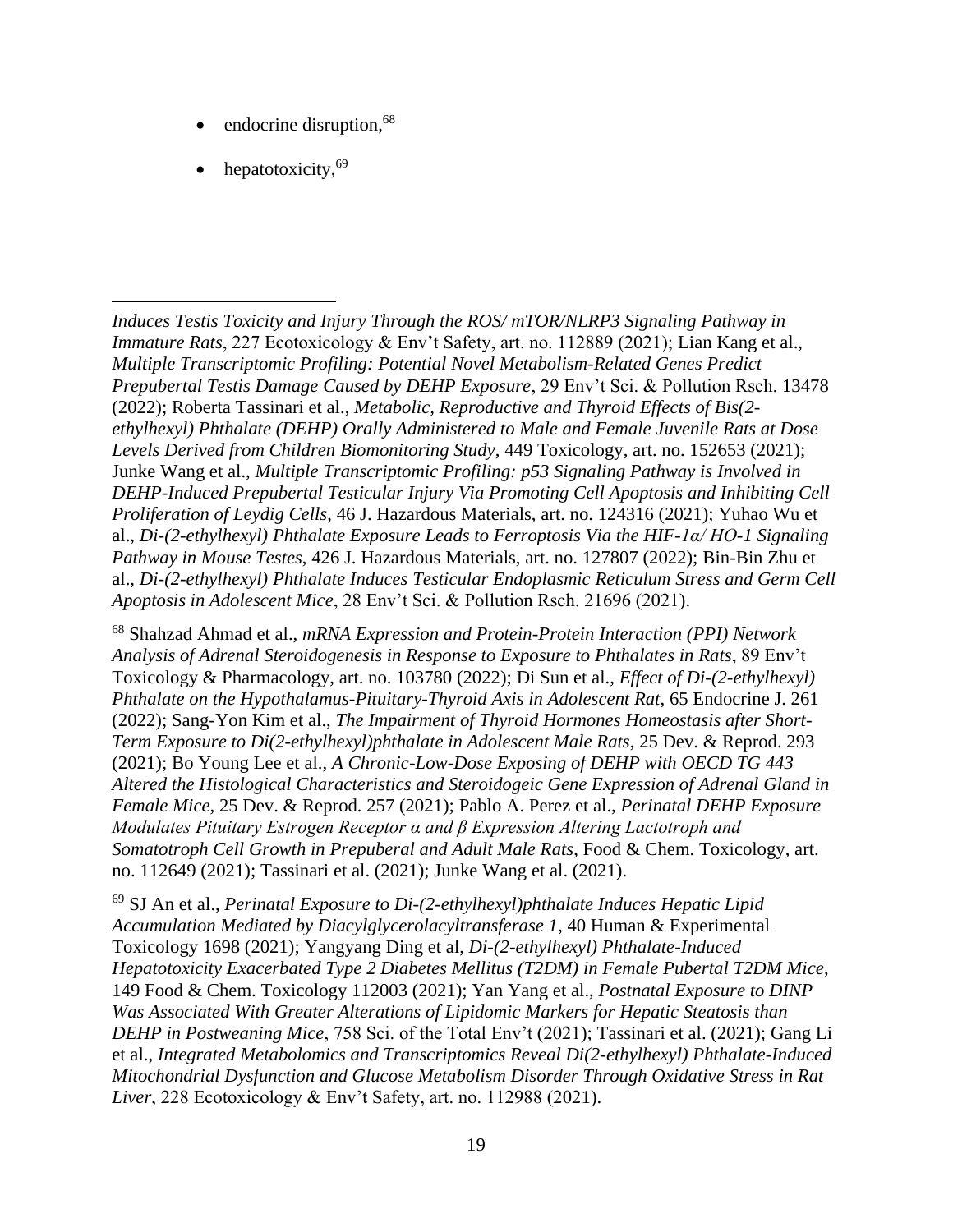- metabolic toxicity, $70$
- immunotoxicity, $71$  and
- $\bullet$  epigenetic alterations.<sup>72</sup>

Collectively, these studies provide evidence for a number of DEHP-related adverse health

outcomes, including:

- altered adult sex behavior,  $73$
- delayed puberty,  $74$

<sup>71</sup> Adam Schwendt et al., *Acute Exposure to Phthalates During Recovery From a Myocardial Infarction Induces Greater Inflammasome Activation in Male C57bl/6N Mice*, 440 Toxicology & Applied Pharmacology, art. no. 115954 (2022).

 $<sup>72</sup>$  Epigenetic alterations are changes to certain markings on DNA that are heritable across</sup> generations. These DNA markings are collectively referred to as the epigenome. The studies cited here involve alterations in DNA methylation—a type of epigenetic marking. *See* Siyu Liu et al., *Perinatal DEHP Exposure Induces Sex- and Tissue-Specific DNA Methylation Changes in Both Juvenile and Adult Mice*, 7 Env't Epigenetics, art. no. dvab004 (2021); David López-Rodríguez et al., *Multi- and Transgenerational Outcomes of an Exposure to a Mixture of Endocrine-Disrupting Chemicals (EDCs) on Puberty and Maternal Behavior in the Female Rat*, 129 Env't Health Persps., art. no. 087003 (2021); Oladele A. Oluwayiose et al., *Paternal preconception phthalate exposure alters sperm methylome and embryonic programming*, 155 Env't Int'l, art. no. 106693 (2021); Yukiko Tando et al. (2021); Ping-Chi Hsu et al. (2021).

<sup>73</sup> Adam et al. (2021); Capela, et al. (2021).

 $^{74}$  López-Rodríguez et al. (2021); Tassinari, et al. (2021).

<sup>70</sup> Shuang Ding et al., *Relationships Between di-(2-ethylhexyl) Phthalate Exposure and Lipid Metabolism in Adolescents: Human Data and Experimental Rat Model Analyses*, 286 Env't Pollution 117570 (2021); Jhih-Wei Hsu et al., *Di(2-ethylhexyl)phthalate Exposure Exacerbates Metabolic Disorders in Diet-induced Obese Mice*, 156 Food & Chem. Toxicology, art. no. 112439 (2021); Henghai Su et al., *Long-term Chronic Exposure to Di-(2-ethylhexyl)-phthalate Induces Obesity via Disruption of Host Lipid Metabolism and Gut Microbiota in Mice*, 287 Chemosphere, art. no. 132414 (2022); Zhen Yu et al., *DEHP Induces Cholesterol Imbalance Via Disturbing Bile Acid Metabolism by Altering the Composition of Gut Microbiota in Rats*, 263 Chemosphere, art. no. 127959 (2021); Tassinari et al. (2021); Yangyang Ding et al. (2021); Gang Li et al, (2021).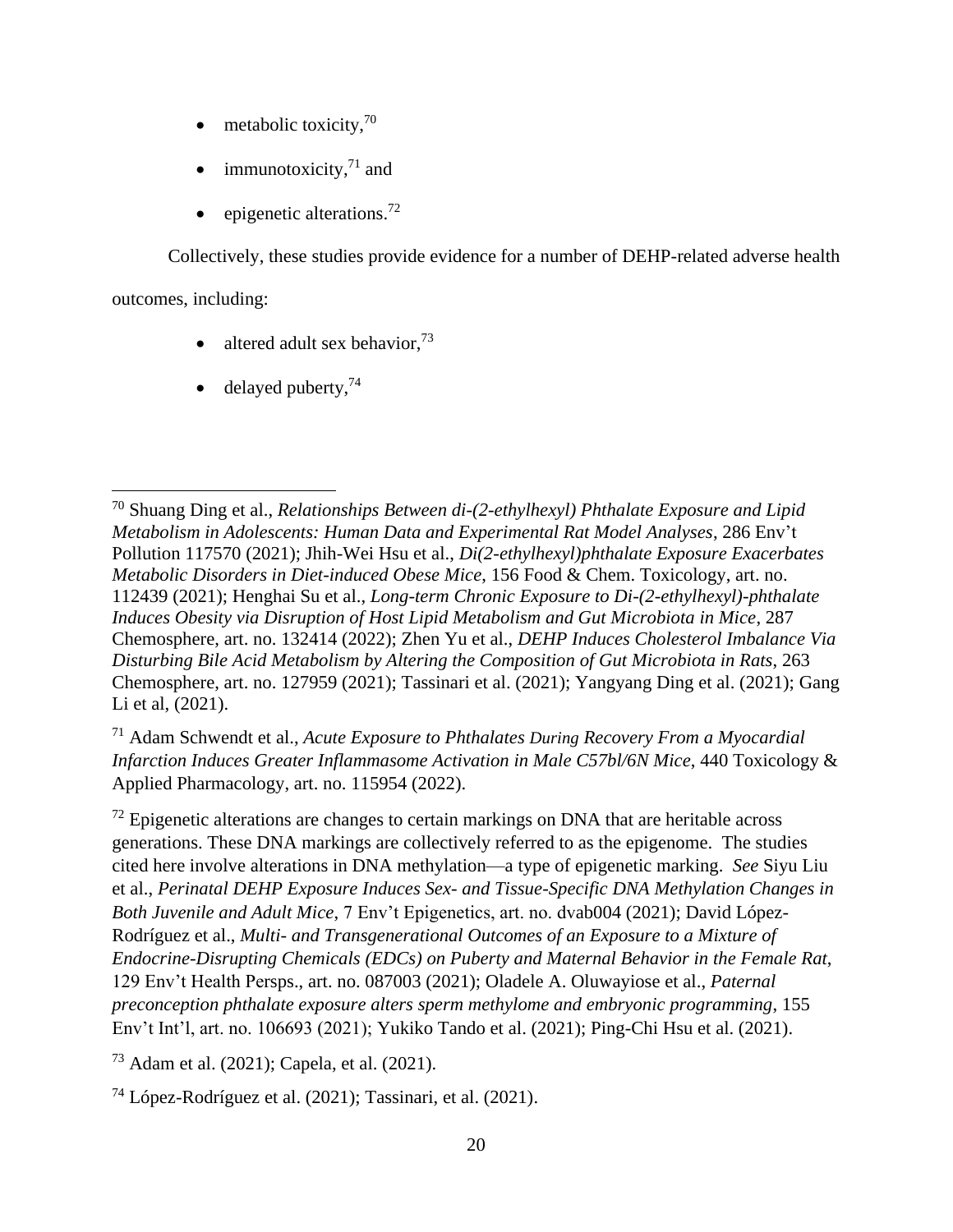- reduced insulin sensitivity, $^{75}$
- obesity, $^{76}$
- hypothyroidism, $^{77}$
- cognitive impairment, $78$  and
- depressive-like behaviors.<sup>79</sup>

Several *in vitro* studies confirmed associations between DEHP and hepatotoxicity,<sup>80</sup>

immunotoxicity, $81$  and male reproductive toxicity. $82$ 

<sup>75</sup> Yangyang Ding et al. (2021).

<sup>76</sup> Su et al. (2022).

<sup>77</sup> Kim et al. (2021); Lv et al. (2022).

<sup>78</sup> Lv et al. (2022); Safarpour et al. (2021).

<sup>79</sup> Lv et al. (2022); Jae Soon Kang et al. (2021).

<sup>80</sup> Yuezhu Zhang et al., *MEHP Promotes Liver Fibrosis by Down-Regulating STAT5A in BRL-3A Hepatocytes*, 295 Chemosphere, art. no. 133925 (2022).

<sup>81</sup> Akiko Honda et al., *Di-(2-ethylhexyl) Phthalate Enhances Cytokine Release From Group 2 Innate Lymphoid Cells in the Presence of Interleukin-33*, 87 Env't Toxicology & Pharmacology, art. no. 103726 (2021).

<sup>82</sup> Kassim Traore et al., *MEHP Induces Alteration of Mitochondrial Function and Inhibition of Steroid Biosynthesis in MA-10 Mouse Tumor Leydig Cells*, 463 Toxicology 152985 (2021); Junke Wang et al. (2021); Yuhao Wu et al. (2022).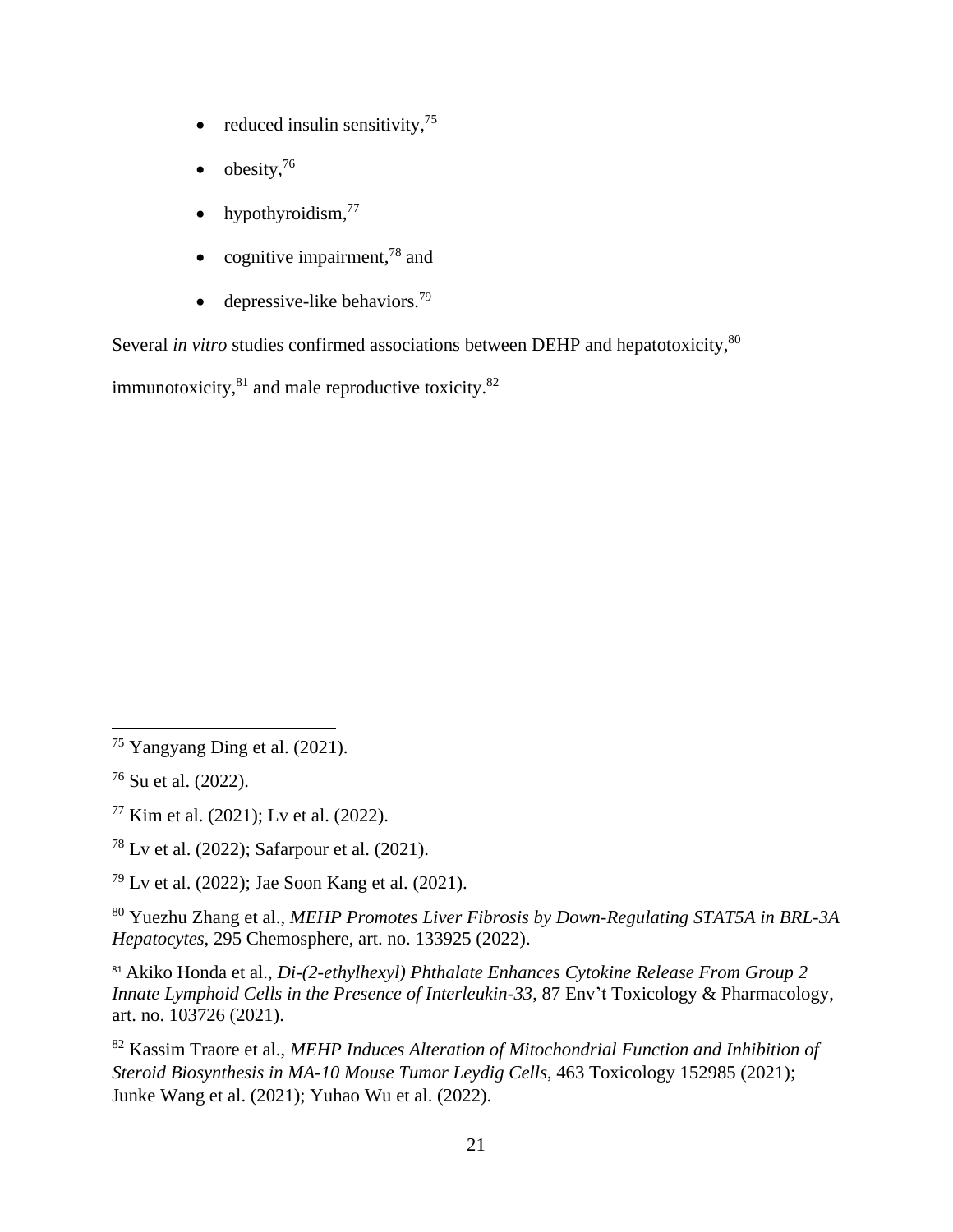Recent animal studies in the record also linked DINP exposure to hepatotoxicity<sup>83</sup> and exacerbated nerve cell damage and decline in learning and memory when combined with artificial light.<sup>84</sup> One animal study additionally linked DCHP exposure to elevated cholesterol.<sup>85</sup>

In addition, recent peer-reviewed epidemiological studies in the record provide relevant toxicity information that FDA must address. These studies cite associations between urinary metabolites of DEHP and a number of adverse health outcomes in humans, including cancer recurrence and poor survival in breast cancer patients,  $86$  altered lipid metabolism,  $87$  insulin resistance and diabetes,  $88$  delayed onset of puberty in boys,  $89$  thyroid hormone disruption,  $90$ 

<sup>85</sup> Yipeng Sui et al., *Effects of Dicyclohexyl Phthalate Exposure on PXR Activation and Lipid Homeostasis in Mice*, 129 Env't Health Persps., art no. 127001 (2021).

<sup>86</sup> Tsung-Hua Hsieh et al., *DEHP Mediates Drug Resistance by Directly Targeting AhR in Human Breast Cancer*, 145 Biomedicine & Pharmacotherapy, art no. 112400 (2022).

 $87$  Shuang Ding et al. (2021).

<sup>88</sup> Hong Zhang et al., *Phthalate Exposure and Risk of Diabetes Mellitus: Implications From a Systematic Review and Meta-Analysis*, 204 Env't Rsch., art. no. 112109 (2022); Elizabeth G. Radke et al., *Phthalate Exposure and Metabolic Effects: a Systematic Review of the Human Epidemiological Evidence*, 132 Env't Int'l, art. no. 104768 (2019).

<sup>89</sup> Jane S. Burns et al., *Associations of Prepubertal Urinary Phthalate Metabolite Concentrations with Pubertal Onset Among a Longitudinal Cohort of Boys*, 212 Env't Rsch., art. no. 113218 (2022).

<sup>90</sup> Irene Souter et al., *Urinary Concentrations of Phthalate Metabolite Mixtures in Relation to Serum Biomarkers of Thyroid Function and Autoimmunity among Women from a Fertility Center*, 128 Env't Health Persps., art. no. 067007 (2020); Wei Wu et al., *Urinary Phthalate Metabolites in Pregnant Women: Occurrences, Related Factors, and Association with Maternal Hormones*, 29 Env't Sci. & Pollution Rsch. 33372 (2022).

<sup>83</sup> Yang et al. (2021).

<sup>84</sup> Peng Song et al., *Continuous Artificial Light at Night Exacerbates Diisononyl Phthalate-Induced Learning and Memory Impairment in Mice: Toxicological Evidence*, 151 Food & Chem. Toxicology, art no. 112102 (2021).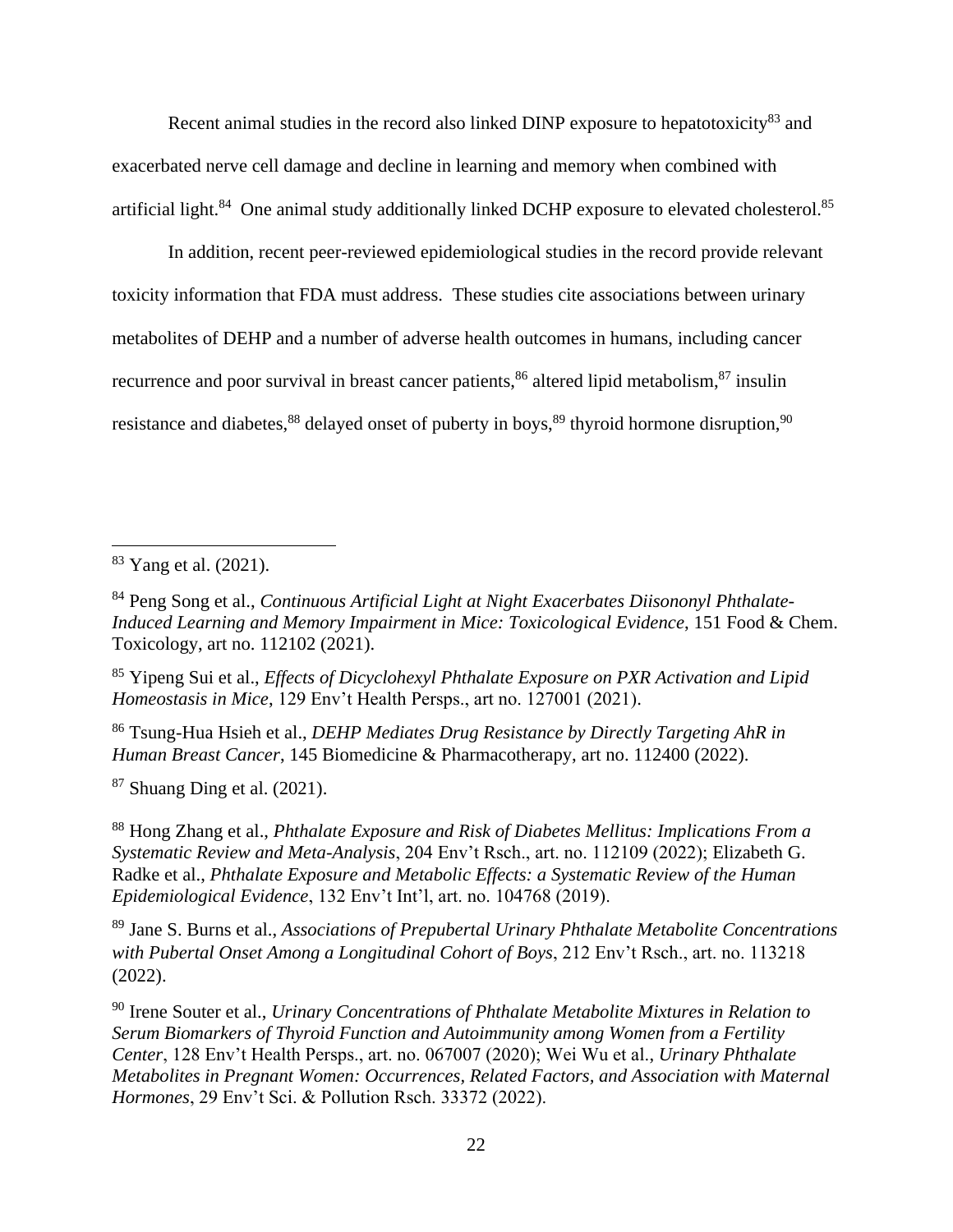reduced levels of critical reproductive hormones in women undergoing fertility treatment,<sup>91</sup> and even increased risk of mortality in adults, which could account for approximately 100,000 premature deaths and more than \$40 billion in lost economic productivity annually among 55-64 year-olds in the United States.<sup>92</sup>

Similar adverse health outcomes were linked to urinary DINP metabolites, including insulin resistance<sup>93</sup> and delayed puberty onset in boys.<sup>94</sup> Also included in this body of evidence is a birth cohort study that found associations between gestational urinary DEHP metabolites and preterm birth. 95

In addition, FDA must address ATSDR's establishment of a 0.10 µg/kg bw/d

intermediate minimal risk level (MRL) for oral exposure to DEHP, <sup>96</sup> which is substantially lower than the ADI FDA considered.<sup>97</sup> This determination by FDA's peer agency substantially strengthens the case that DEHP is not safe for use in food, particularly in conjunction with ATSDR's conclusion that nearly 100% of DEHP exposure among children and adults, and

<sup>94</sup> Burns et al. (2022).

<sup>96</sup> DEHP Tox. Profile 14.

<sup>91</sup> Caitlin R. Sacha et al., *Urinary Phthalate Metabolite Concentrations Are Negatively Associated with Follicular Fluid Anti-Müllerian Hormone Concentrations in Women Undergoing Fertility Treatment*, 157 Env't Int'l, art. no. 106809 (2021).

<sup>92</sup> Leonardo Trasande et al., *Phthalates and Attributable Mortality: A Population-Based Longitudinal Cohort Study and Cost Analysis*, 292 Env't Pollution, art. no. 118021 (2022).

<sup>&</sup>lt;sup>93</sup> Radke et al. (2019).

<sup>95</sup> Jennifer J. Yland et al., *Phthalate and DINCH Urinary Concentrations Across Pregnancy and Risk of Preterm Birth*, 292 Env't Pollution, art. no. 118476 (2022).

<sup>&</sup>lt;sup>97</sup> See Food Additive Petition 10 (proposing, based on then-available information, ADI of 3 µg/kg bw/d).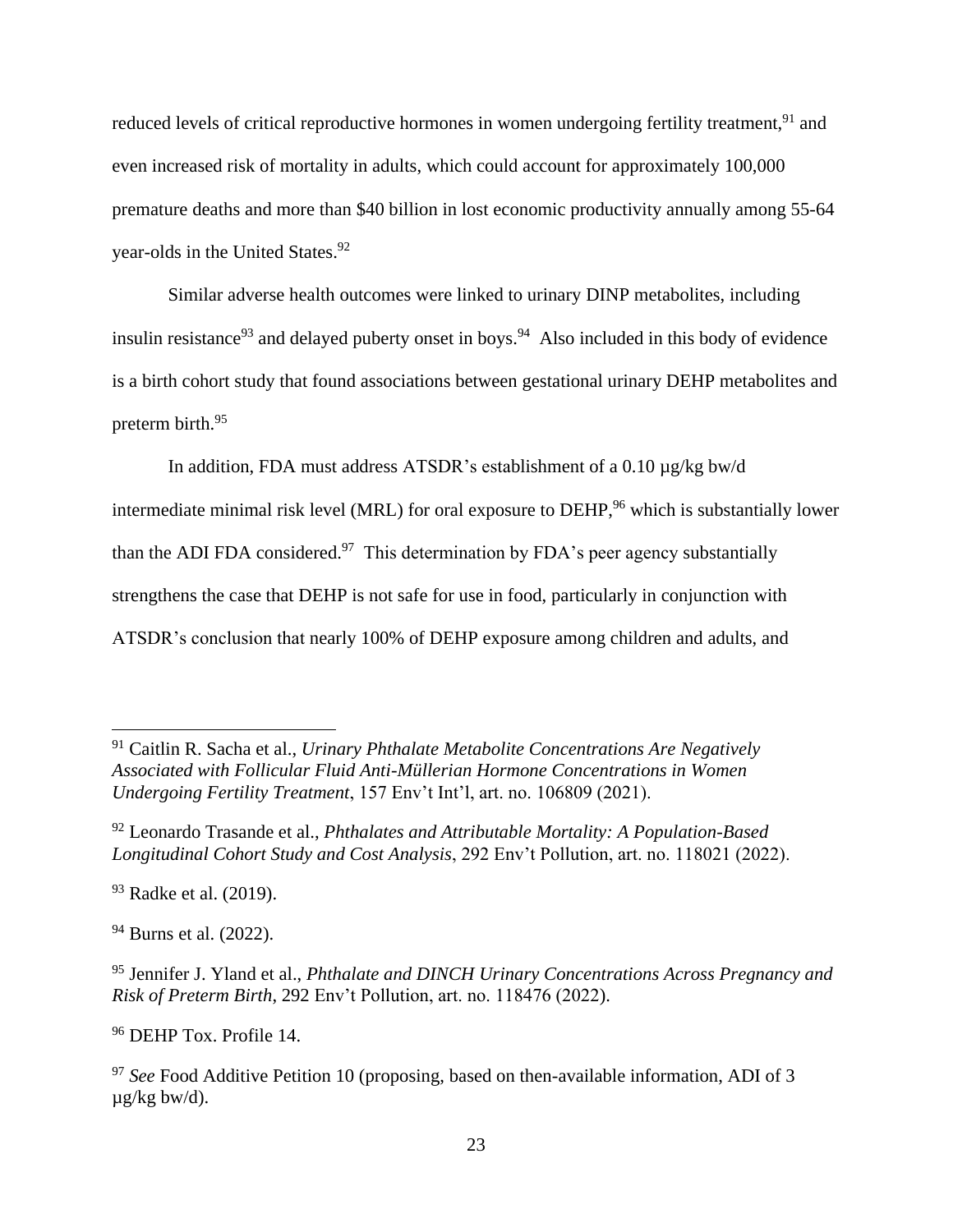roughly 50% of exposure among infants and toddlers, comes from the diet.<sup>98</sup> This conclusion is strengthened further by properly accounting for the cumulative effects of related antiandrogenic phthalates in the diet, as discussed further below.

FDA's May 11, 2022, memo purporting to address the comments and supporting material submitted to the Citizen Petition docket does not fill this gap.<sup>99</sup> The memo broadly summarizes "characteristics FDA found across the comments" that purportedly render them "insufficient" to support the requests in the Citizen Petition.<sup>100</sup> However, the memo does not identify any particular study that supposedly exhibits any of these disfavored "characteristics," making it impossible to respond with specificity to FDA's critique. Nonetheless, statements in the memo make plain that FDA failed to rationally consider relevant material in the record. For example, FDA asserts that the comments "do not discuss or provide a proposed ADI for any of the phthalates in the petition."<sup>101</sup> Setting aside that comparing an ADI to the estimated daily intake ("EDI") for a substance is only "one approach FDA may utilize" to "determine safety,"<sup>102</sup> FDA's memo ignores the MRL for DEHP established by ATSDR in an assessment submitted to the docket, which is appropriate to compare to intake estimates to conduct this type of safety evaluation and, as discussed further below, must be applied to all the antiandrogenic phthalates for which the petitioners seek regulatory restrictions.

<sup>98</sup> DEHP Tox. Profile 2.

<sup>&</sup>lt;sup>99</sup> Memorandum from Dr. Jessica H. Urbelis to Admin. Record, Review of Comments Submitted to FDA-2016-P-1171 (May 11, 2022) ("Urbelis Memo").

<sup>100</sup> *Id.* at 4.

<sup>101</sup> *Id.* at 5.

<sup>&</sup>lt;sup>102</sup> 87 Fed. Reg. at 31,072.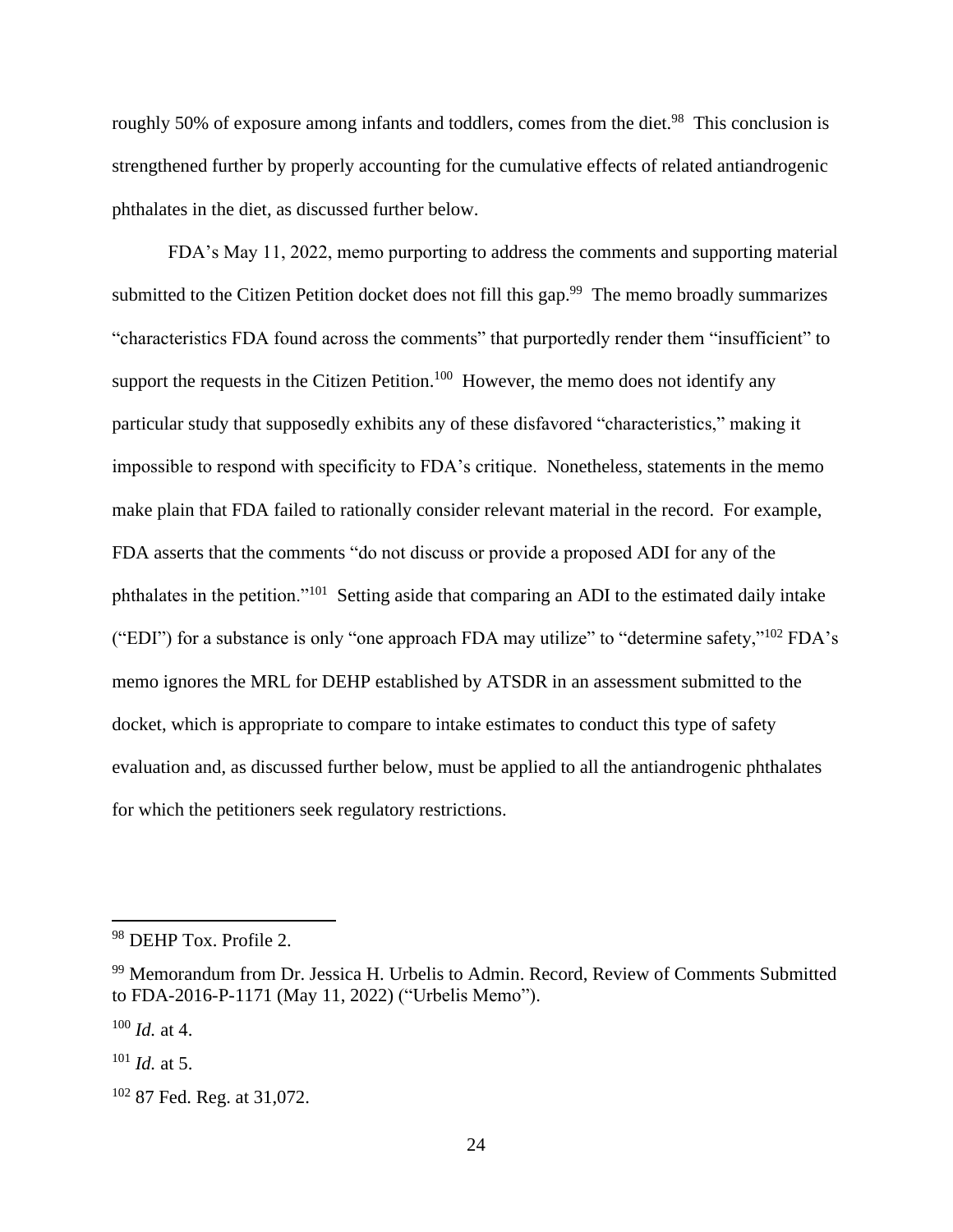Similarly, FDA criticized the comments for purportedly failing to "provide further analysis" of how studies commenters submitted "relate to the requests in the citizen petition."<sup>103</sup> But FDA ignored such analysis where it was provided, as in the expert declarations from Drs. Hauser and Zota, which analyzed both the studies cited therein and the significance of the studies' findings to the regulatory issues before FDA. More fundamentally, FDA is an expert agency with a statutory obligation to determine whether, based on "a fair evaluation of the data before [FDA]," a chemical is safe for use in food.<sup>104</sup> FDA cannot dismiss relevant scientific information provided by members of the public on the basis that these public commenters have not completed FDA's analysis themselves.

FDA's memo also irrationally dismisses studies in the record that "determine levels of phthalates in food or food packaging obtained outside the U.S." on the basis that these studies "may not reflect U.S. dietary exposures."<sup>105</sup> But the fact that these studies may not reflect with perfect precision the levels of phthalates in U.S. foods is not a rational justification for rejecting them wholesale. Indeed, in the FAP Denial FDA itself advocated for the use of foreign dietary surveys to assess the safety of phthalates approved as food additives.<sup>106</sup> FDA's opportunistic adoption of the opposite position in reviewing the Citizen Petition comments does not rationally support the agency's decision and, instead, illustrates the insufficiency of FDA's memo to fill critical gaps in the agency's analysis of the record evidence.

 $103$  Urbelis Memo 5.

 $104$  21 U.S.C. § 348(c)(3)(A).

 $105$  Urbelis Memo 6.

<sup>106</sup> *See* 87 Fed. Reg. at 31,075 (advocating for consideration of total diet studies from Canada and Australia, which FDA said "could potentially address several … data gaps" that FDA perceived in evidence supporting the related Food Additive Petition).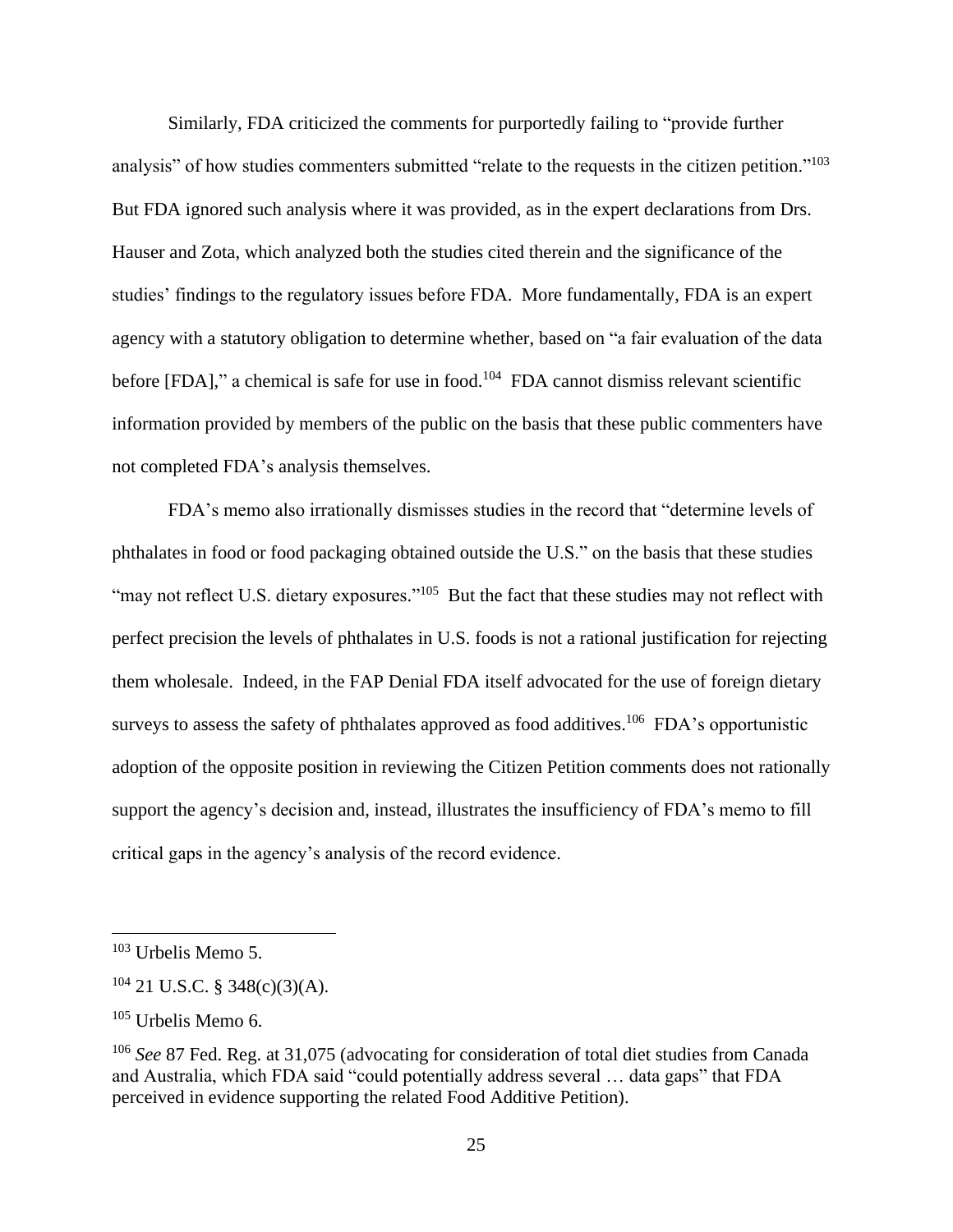In addition, FDA's memo irrationally disregards studies that associate levels of phthalate metabolites in urine with specific adverse health outcomes on the basis that such "biomonitoring data cannot differentiate sources of exposure and include contributions not just from the ingestion of food." 107 This critique ignores the specific purpose for which these studies presumably were offered, and for which they undoubtedly are useful, *i.e.*, to support an assessment of the substances' health hazards. That these studies do not, in themselves, establish the role of dietary exposure in the associated health outcomes is not a basis to ignore them. Further, as the CHAP explained, biomonitoring data are "an integral measure of exposure [to] chemicals] from multiple sources and routes and permit[] an integrated exposure assessment even when the quantity and quality of external exposures are unknown and/or if the significance of the contribution of different routes of exposure is ambiguous."<sup>108</sup> In addition, biomonitoring results "can be used to reliably extrapolate to the daily intakes of the respective parent phthalate (and compared with health benchmarks for the individual phthalates as well as on a cumulative basis . . .)."<sup>109</sup>

Further, to the extent FDA is asserting that it may ignore exposure to the phthalates at issue from sources additional to the diet, as reflected in biomonitoring data, that position also misconstrues the agency's legal obligations. Dietary exposure to substances used in food or food-contact materials is one factor—"among other relevant factors"—that FDA must consider in evaluating whether such uses are safe.<sup>110</sup> To rationally assess whether a substance is safe for

<sup>107</sup> Urbelis Memo 7.

<sup>&</sup>lt;sup>108</sup> CHAP Report 34 (citations omitted).

<sup>109</sup> *Id.* at 37.

 $110$  21 U.S.C. § 348(c)(5).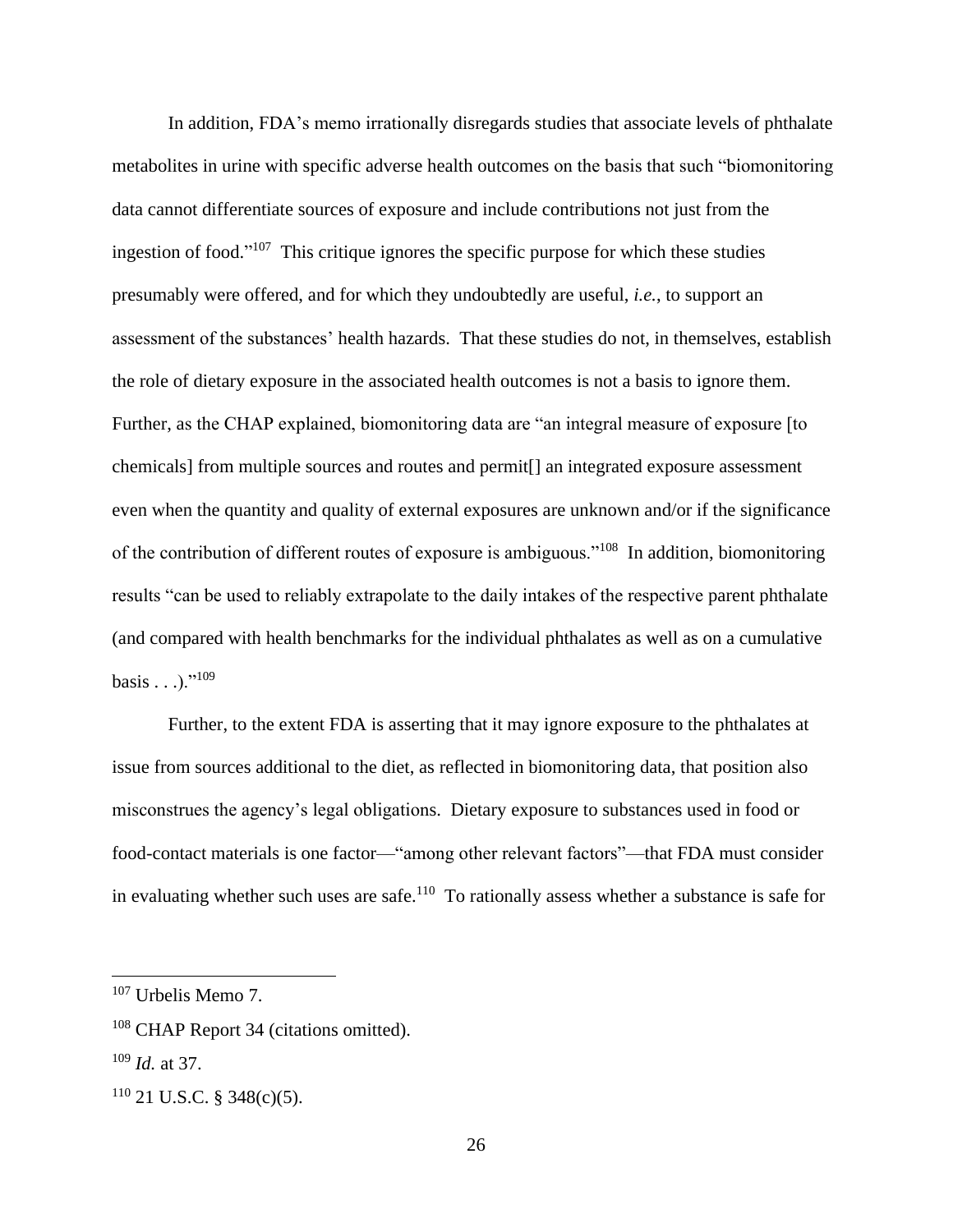use in food, FDA cannot rely on the erroneous assumption that diet is the only source of exposure where the available evidence demonstrates that people also are exposed from other sources. As the National Academy of Sciences has emphasized, it is critical to evaluate "background exposures" to chemicals of concern because even low dose exposures "may have a relevant biologic effect" when combined with elevated background levels.<sup>111</sup> And here, the contribution of dietary sources to total exposure is not at all low. To the contrary, as discussed above, information in the record establishes that diet is a predominant source of exposure to relevant phthalates. Thus, even if FDA could permissibly disregard non-dietary sources of phthalate exposure in assessing safety, it still could not rationally disregard biomonitoring data or studies that rely on such data on that basis, since it is well established that a major-tooverwhelming proportion of phthalate intake reflected in biomonitoring data comes from the diet.

In sum, on reconsideration FDA must thoroughly and rationally address the hazard and exposure information in the record, which supports the conclusion that the eight phthalates are not safe for use in food and should be banned under part 189. FDA may not defer this analysis to some future proceeding, as the agency suggested in the Request for Information it issued concurrently with its Response to the Citizen Petition. As described above, FDA's Request for Information solicited updated hazard and exposure information for eight phthalates that have active food-additive authorizations and/or prior sanctions—including DEHP, DINP, and DCHP—and stated that the agency "*may* use this information to update the dietary exposure estimates and safety assessments" for these substances.<sup>112</sup> But as this reconsideration request

<sup>111</sup> Nat'l Rsch. Council, *Science and Decisions: Advancing Risk Assessment* 130, 132 (2009).  $112$  87 Fed. Reg. at 31,091 (emphasis added).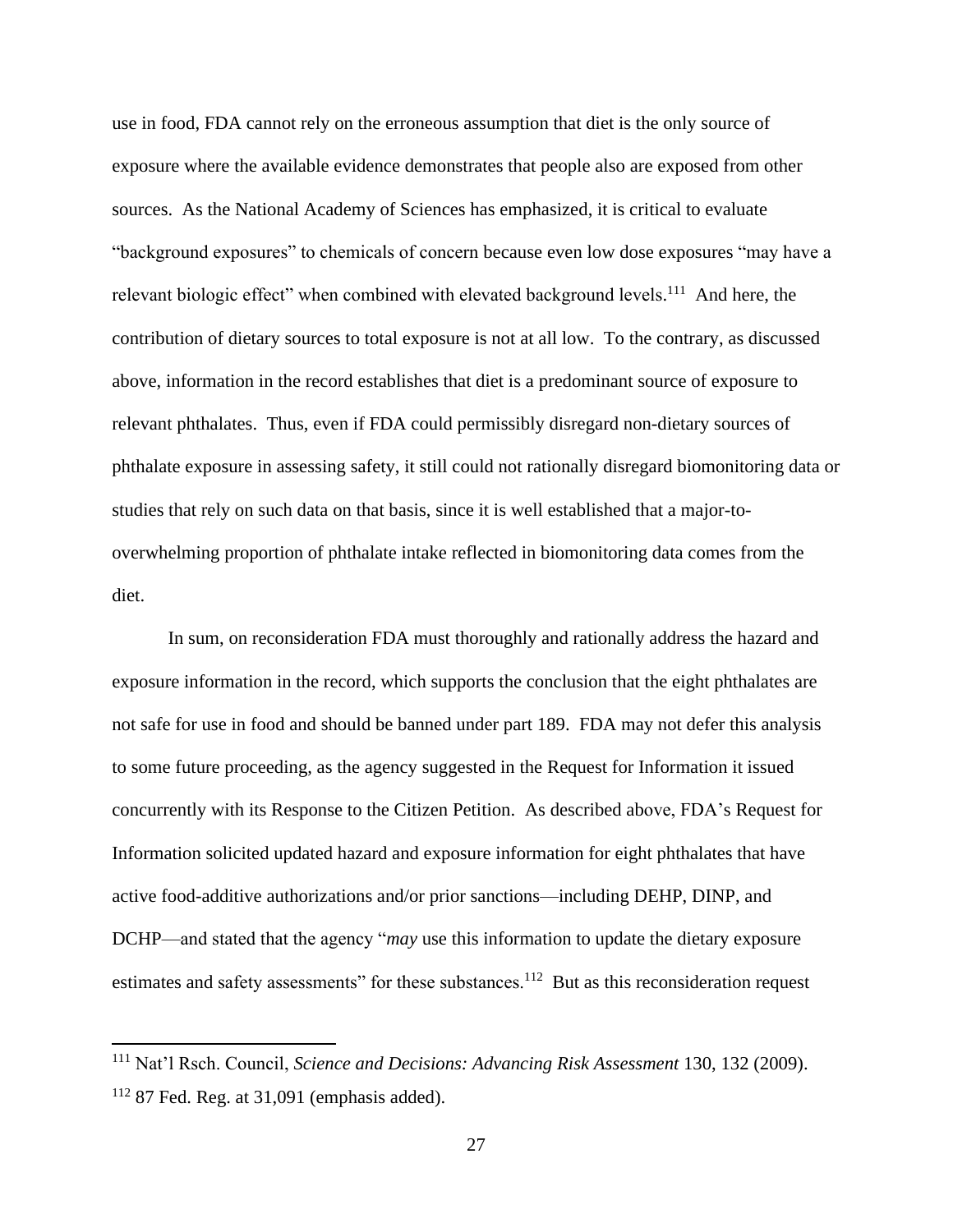illustrates, FDA already possesses in the administrative record for the Citizen Petition substantial hazard and exposure information indicating that these and related phthalates are not safe for use in food, which FDA has a legal obligation to address and act on *in the current proceedings*.

## **C. FDA failed to consider the cumulative effects of related phthalates, as the Food Act requires**

FDA also must reconsider its refusal to promulgate the requested part 189 prohibitions because FDA failed to consider its legal duty to assess the cumulative effects of chemically and pharmacologically related phthalates and substantial record evidence that the proposed part 189 substances are related.

First, in faulting the petitioners for failing to "analyze each of the Proposed part 189 Substances individually" and establish that each one is unsafe in any amount,<sup>113</sup> FDA disregarded the Food Act's direction to consider as part of its safety assessments "the cumulative effect of [an] additive in the diet of man or animals, taking into account any chemically or pharmacologically related substance or substances in such diet."<sup>114</sup> Contrary to FDA's assertion that each of the part 189 substances must be proven unsafe in isolation, the Food Act and implementing regulations require FDA to evaluate a substance's safety in a manner that accounts for the cumulative effects of related substances in the diet.

Further, while FDA asserted that the petitioners failed to demonstrate that all twentyeight phthalates formerly approved for food-contact uses are related, it failed even to consider evidence in the record that DIBP, DBP, BBP, DCHP, DHEXP, DIOP, DEHP, and DINP are all

 $113$  Response 10.

<sup>114</sup> 21 U.S.C. § 348(c)(5)(B); *see also* 21 C.F.R. § 170.3(i); *id.* § 170.18(a) (requiring FDA to "consider[] as related food additives" substances "that cause similar or related pharmacological effects" and assume such substances "hav[e] additive toxic effects" absent contrary evidence).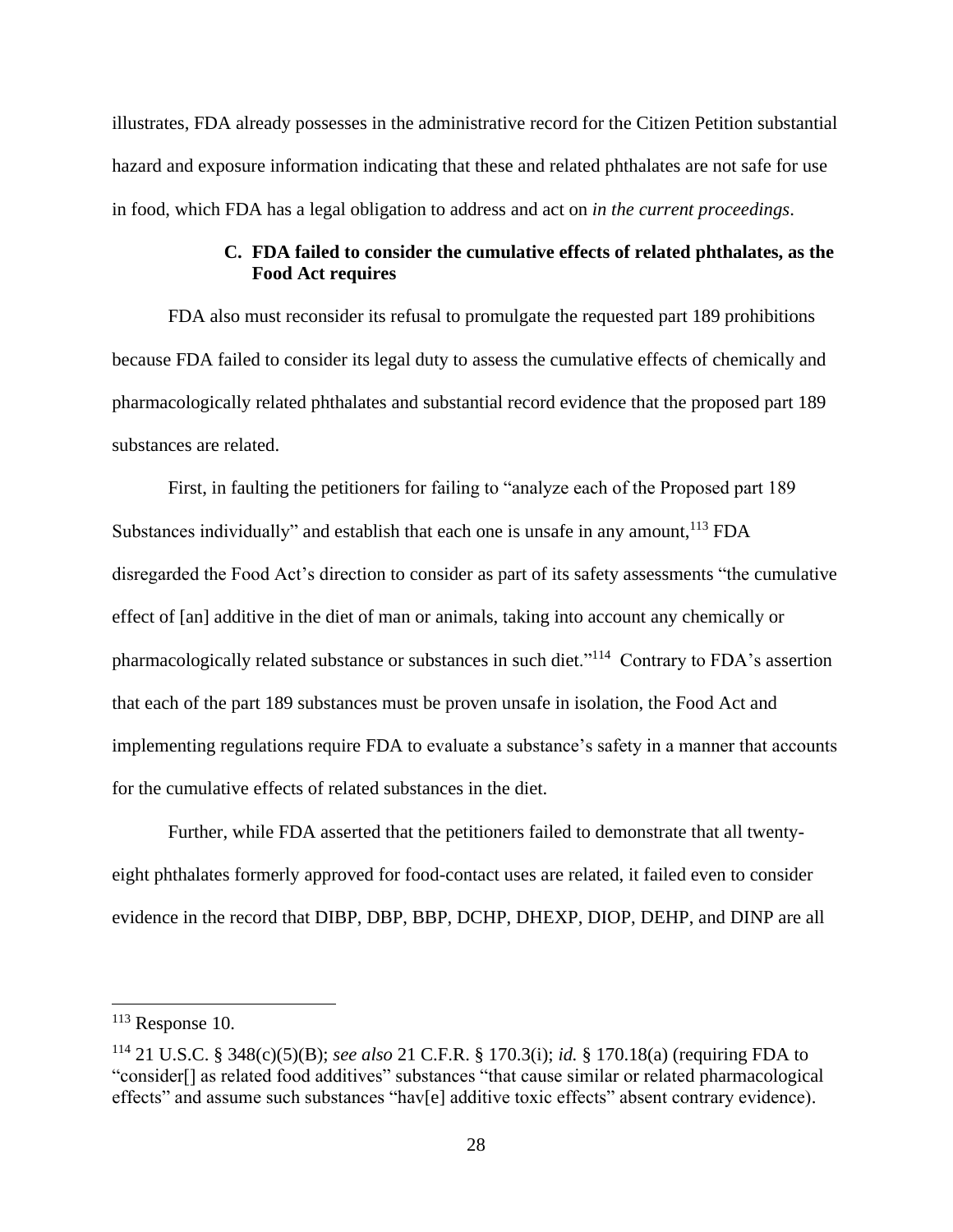antiandrogenic and fall within a structural subclass of phthalates that are associated with, and predicted to induce, antiandrogenic effects based on the length of the R-group alkyl side chain  $(3-8 \text{ carbon atoms})$ .<sup>115</sup> These phthalates have been strongly linked to irreversible structural abnormalities in the developing male reproductive tract, including reduced anogenital distance, hypospadias, $116$  and undescended testes. $117$  In animal studies, this combination of developmental harms together with other abnormalities is referred to as "phthalate syndrome."<sup>118</sup> In addition, it is well-established that these phthalates induce antiandrogenic effects via a common mechanism of action of reduced fetal testis testosterone production,<sup>119</sup> which underscores the importance of a cumulative effects analysis in considering the requested part 189 prohibitions.

In addition, FDA failed to consider that the chemical and pharmacological relationship among these phthalates requires FDA to apply the same acceptable exposure value to all of them—specifically, the minimal risk level (MRL) established for DEHP by ATSDR.<sup>120</sup> This methodology is also supported by authoritative scientific bodies. For example, the National Research Council of the National Academy of Sciences recommends conducting a cumulative risk assessment for phthalates that contribute to common adverse health outcomes, and in doing

<sup>119</sup> Nat'l Rsch. Council (2008); CHAP Report 15–19.

<sup>115</sup> CHAP Report 2, 7–8, 15–16.

<sup>116</sup> Hypospadias is a birth defect in which a male infant's urethra is located typically at the underside of the penis rather than the tip. Surgery is often necessary to correct hypospadias when the infant is between six and twelve months old.

<sup>117</sup> CHAP Report 2, 7–8, 15–16.

<sup>118</sup> *Id.* at 15-16; *see also* Nat'l Rsch. Council, *Phthalates and Cumulative Risk Assessment: The Tasks Ahead* (2008).

<sup>120</sup> *See* 21 C.F.R. § 170.18(a), (c) (providing that "[f]ood additives that cause similar or related pharmacological effects will be regarded as a class" and that FDA will apply the lowest numerical tolerance established for any member of that class to the entire class when multiple substances from the class are present in food).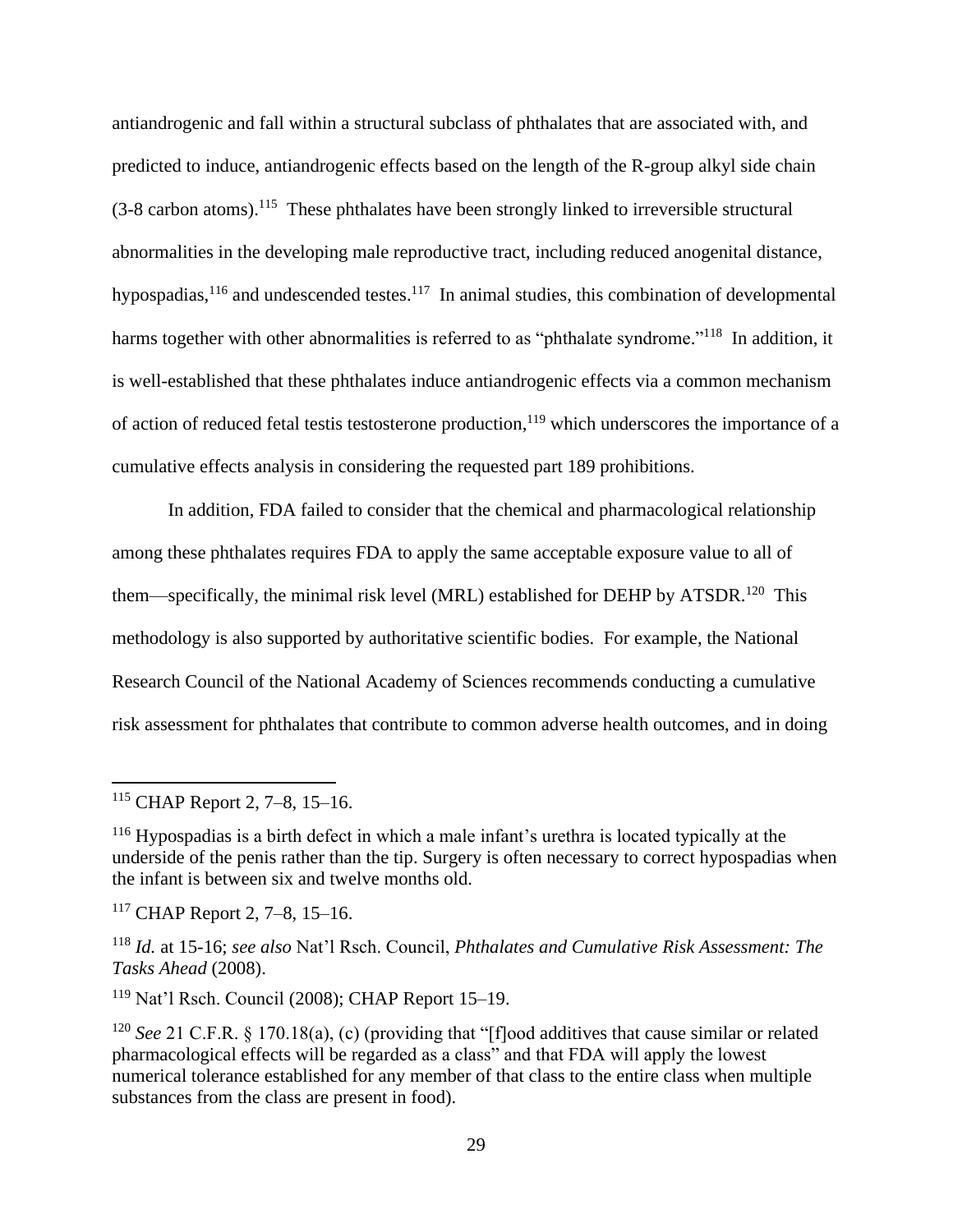so, relying on health-protective toxicity values that are relevant for hazard endpoint and exposure duration, even if that means applying a single toxicity value for multiple phthalates.<sup>121</sup>

In short, FDA's Response ignored its legal obligation to consider the cumulative effects of related substances in evaluating the safety of the part 189 substances, and it took an unjustified all-or-nothing approach by considering only whether the 28 phthalates formerly approved for food-contact use satisfy the statutory definition of "related substance[s]." $^{122}$  On reconsideration, FDA must rationally account for the cumulative effects of the part 189 substances, which supports the conclusion that they are not safe for use in food.<sup>123</sup>

## **2. In Denying the Request to Revoke Prior Sanctions for Five Phthalates, FDA Failed to Consider Relevant Information and Views Contained in the Administrative Record**

FDA should also reconsider its decision to maintain the prior sanctions authorizing the use of DEP, EPEG, BPBG, DIOP, and DEHP as plasticizers in food packaging.<sup>124</sup> This aspect of the Response largely incorporates or otherwise repeats erroneous analysis in FDA's FAP Denial and/or the portion of the Response rejecting the request for part 189 prohibitions.

First, this aspect of FDA's Response expressly incorporates the FAP Denial to justify FDA's decision to maintain the five prior sanctions for phthalates.<sup>125</sup> As explained in the concurrently filed objections to the FAP Denial, that decision contains multiple material errors of law and fact and cannot sustain the agency's Response to the Citizen Petition.

<sup>121</sup> Nat'l Rsch. Council (2008) at 74-78.

 $122$  21 U.S.C. § 348(c)(5)(B).

<sup>123</sup> *Id.*; 21 C.F.R. § 170.18.

 $124$  Response 10–11.

<sup>125</sup> *Id.* at 11.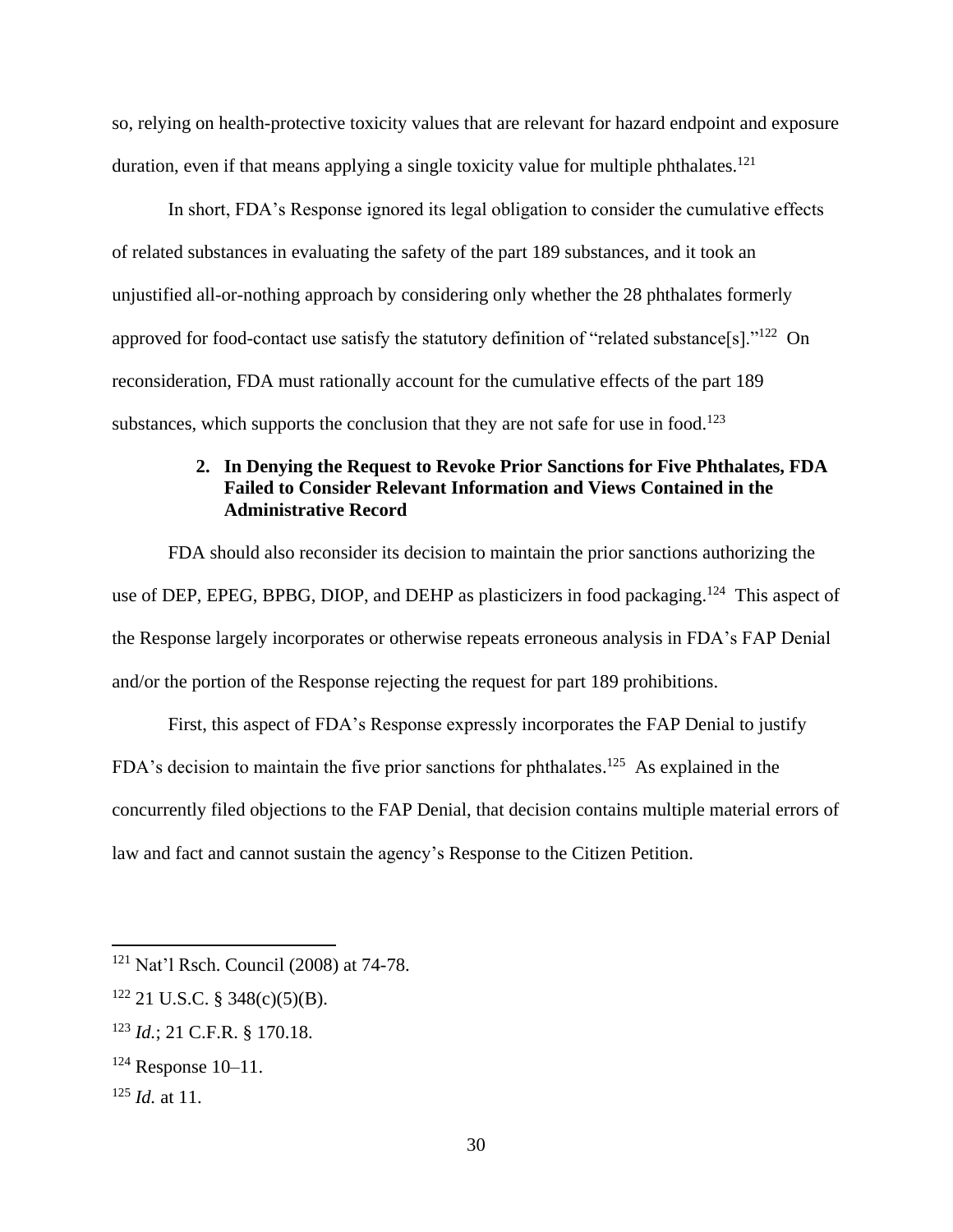Second, as discussed above, the Response fails to acknowledge or rationally address substantial hazard and exposure information in the administrative record—including, as relevant here, a wealth of recent toxicity studies on DEHP and the 2022 ATSDR Toxicological Profile for DEHP, which affirmed that 50-95% of human exposure to DEHP (depending on age group) comes from the diet and established a substantially lower acceptable intake estimate (in the form of an intermediate MRL for oral exposure) than FDA considered in the Response or related FAP Denial. The Response is incorrect in asserting that "[t]he only evidence . . . submitted in support of" the petitioners' request to revoke the prior sanctions for DEHP and four other phthalates "is [the] food additive petition."<sup>126</sup> That FDA characterized the record this way only underscores that the agency failed to consider adequately what is in the record.

Third, FDA failed to consider and apply the correct legal standard in evaluating the petitioners' request to revoke the prior sanctions. In criticizing the Citizen Petition for purportedly failing to address how the substances at issue violate the Food Act's adulteration standard,<sup>127</sup> FDA contradicted its own recent acknowledgement that "[t]here is not a substantive difference" between the Food Act's adulteration standard and its safety standard,<sup>128</sup> which the petitioners indisputably addressed.<sup>129</sup> Accordingly, FDA erred in claiming that the Citizen Petition's request to revoke prior sanctions lacked adequate legal support.<sup>130</sup> Further, as discussed above, under the governing standard FDA cannot confine its safety assessment solely to the prior-sanctioned uses "in a vacuum" without accounting for the cumulative effects from all

<sup>126</sup> *Id*.

<sup>127</sup> *Id.*

 $128$  Ex. 1 at 1.

<sup>129</sup> *See* Food Additive Petition 1– 3, 17.

 $130$  Response 11.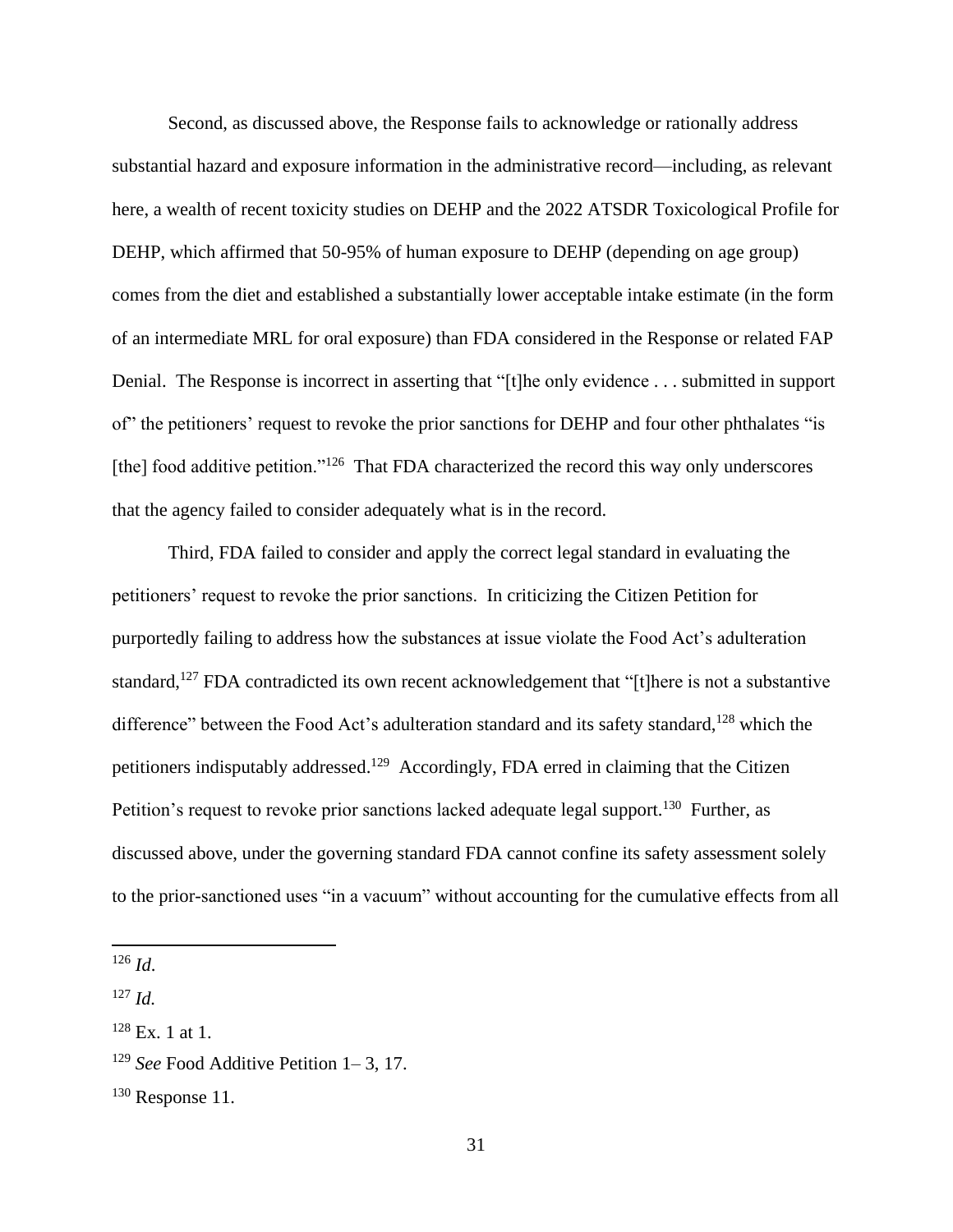approved uses of the prior-sanctioned substances and related substances in the diet.<sup>131</sup> On reconsideration, FDA must rationally address the evidence in the record, which undermines its conclusion that the prior-sanctioned uses are safe, and take prompt action to withdraw those authorizations.

### **3. The Petitioners' Position is Not Frivolous and is Being Pursued in Good Faith**

For the reasons provided above and in the Citizen Petition and supporting materials, the positions advanced in the Citizen Petition and this reconsideration request are not frivolous and they are pursued in good faith. The organizations making this reconsideration request are nonprofit, public-interest organizations with longstanding commitments to protecting people from dangerous exposure to toxic chemicals such as phthalates in food and other sources. Collectively, these organizations have a long track record of advocating for health-protective changes to federal and state laws governing phthalates in food and other products, pressing companies to eliminate phthalates from their supply chains, and educating their members and the broader public about the health risks from phthalate exposure and strategies to reduce that exposure. The organizations make this reconsideration request on behalf of their members and supporters who are concerned about exposure to phthalates in food and drinks and the threats this exposure poses to their health and their children's health.

### **4. Sound Public Policy Grounds Support Reconsideration, and Reconsideration is Not Outweighed by Public Health or Other Public Interests**

Finally, sound public policy grounds support reconsideration and are not outweighed by countervailing public health or other public interests. The need to eliminate phthalates from the food supply—an objective the Citizen Petition's requests would substantially advance—is

<sup>131</sup> *Id.*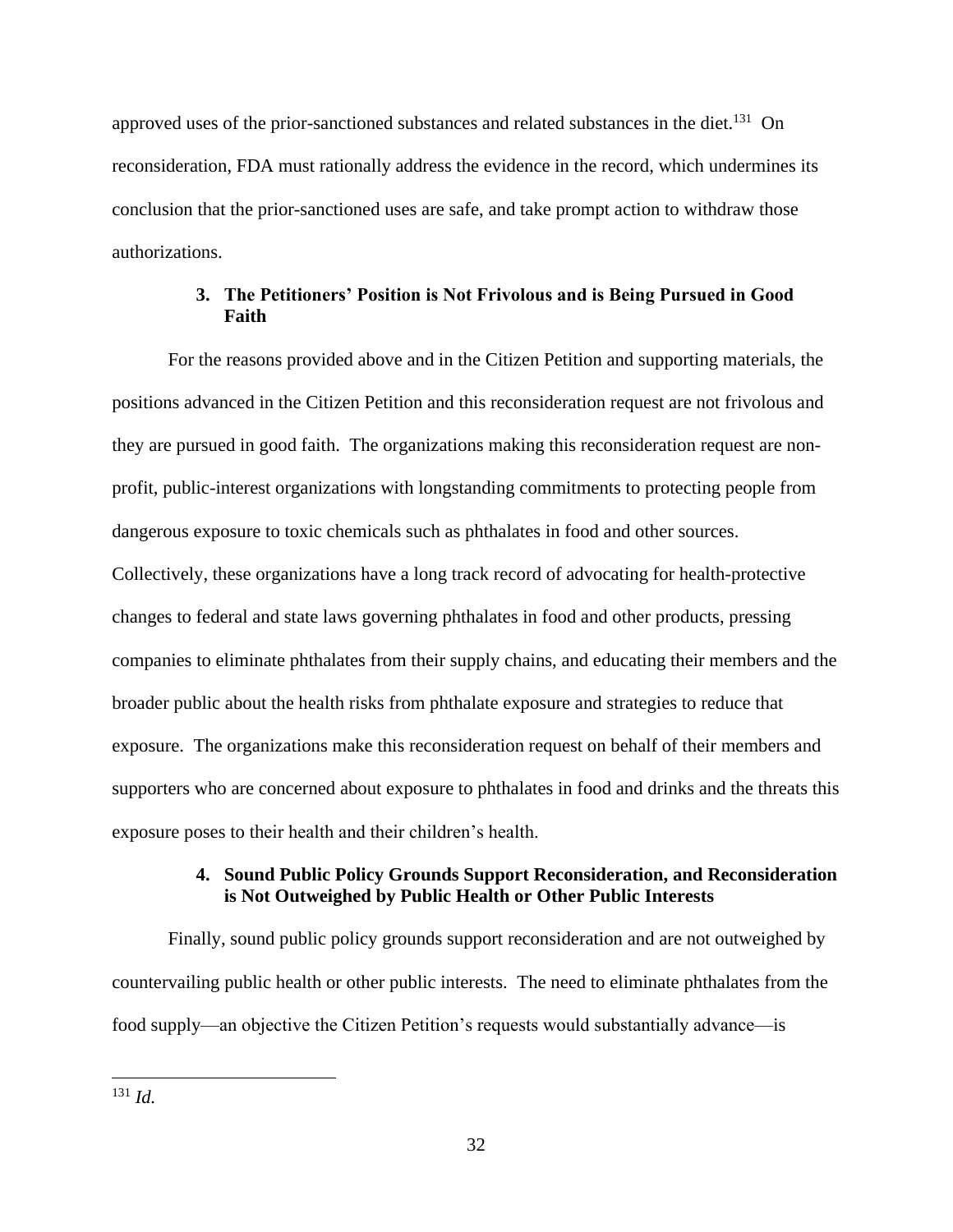urgent. As Dr. Zota has explained, FDA's failure to eliminate authorized uses of phthalates in food-contact materials "has created a serious public health problem of great magnitude."<sup>132</sup> "For every year that FDA fails to act" by implementing the requests in the Citizen Petition and related Food Additive Petition, "more people continue to be exposed to levels of phthalates in their food that are damaging to their health"—including children, infants, and developing fetuses who are acutely vulnerable to harm.<sup>133</sup> "The effects of these early-life exposures on health and development can alter a person's entire life trajectory."<sup>134</sup> Further, as Dr. Zota explained,

Until FDA reverses course, the health burdens of exposure to phthalates in food will continue to harm the United States population and will disproportionately harm people of color, people of low wealth, and babies and young children undergoing critical periods of growth and development. The health and economic implications resulting from the continued use of phthalates in food packaging and food-processing materials will not only harm those who have been consuming phthalates  $\dots$  but also the next generation.<sup>135</sup>

Further, as discussed in this request, there is a wealth of scientific evidence and information in the administrative record that FDA has not addressed, and which compels immediate action to restrict the use of phthalates that are strongly linked to human health harms in food-contact applications.

Finally, FDA has not articulated any public health or other public interests that outweigh the substantial public health interests supporting reconsideration, and we are aware of none. In this regard, both FDA and the public have had ample opportunity—to the tune of six years—to develop and evaluate data and information relevant to the requests in the Citizen Petition and

- <sup>134</sup> *Id.*
- <sup>135</sup> *Id.* ¶ 32.

<sup>132</sup> Zota Decl. ¶ 32.

<sup>133</sup> *Id.* ¶ 31.